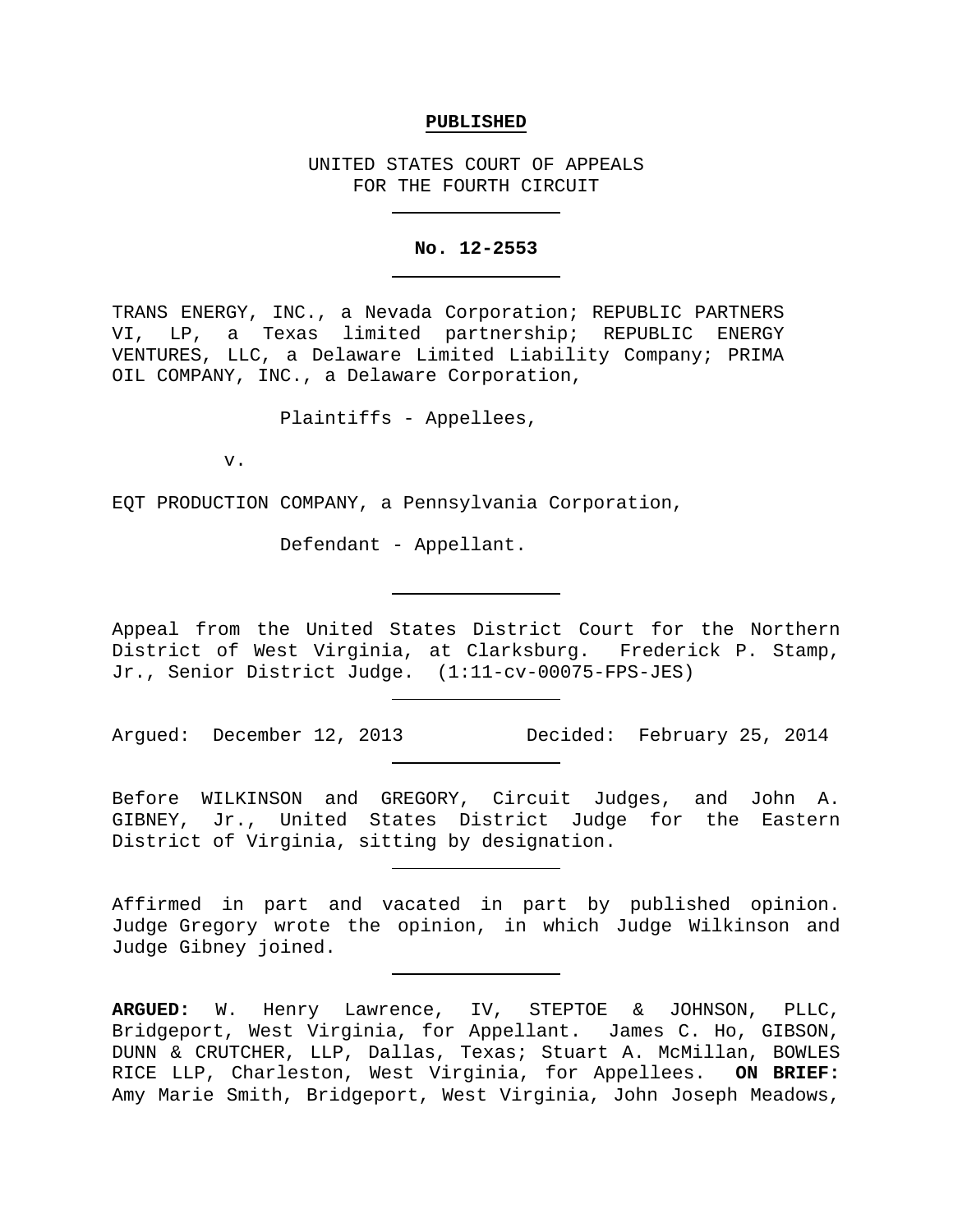STEPTOE & JOHNSON, PLLC, Charleston, West Virginia, for Appellant. James E. Scott, BOWLES RICE LLP, Charleston, West Virginia; Ashley E. Johnson, GIBSON, DUNN & CRUTCHER LLP, Dallas, Texas, for Appellees.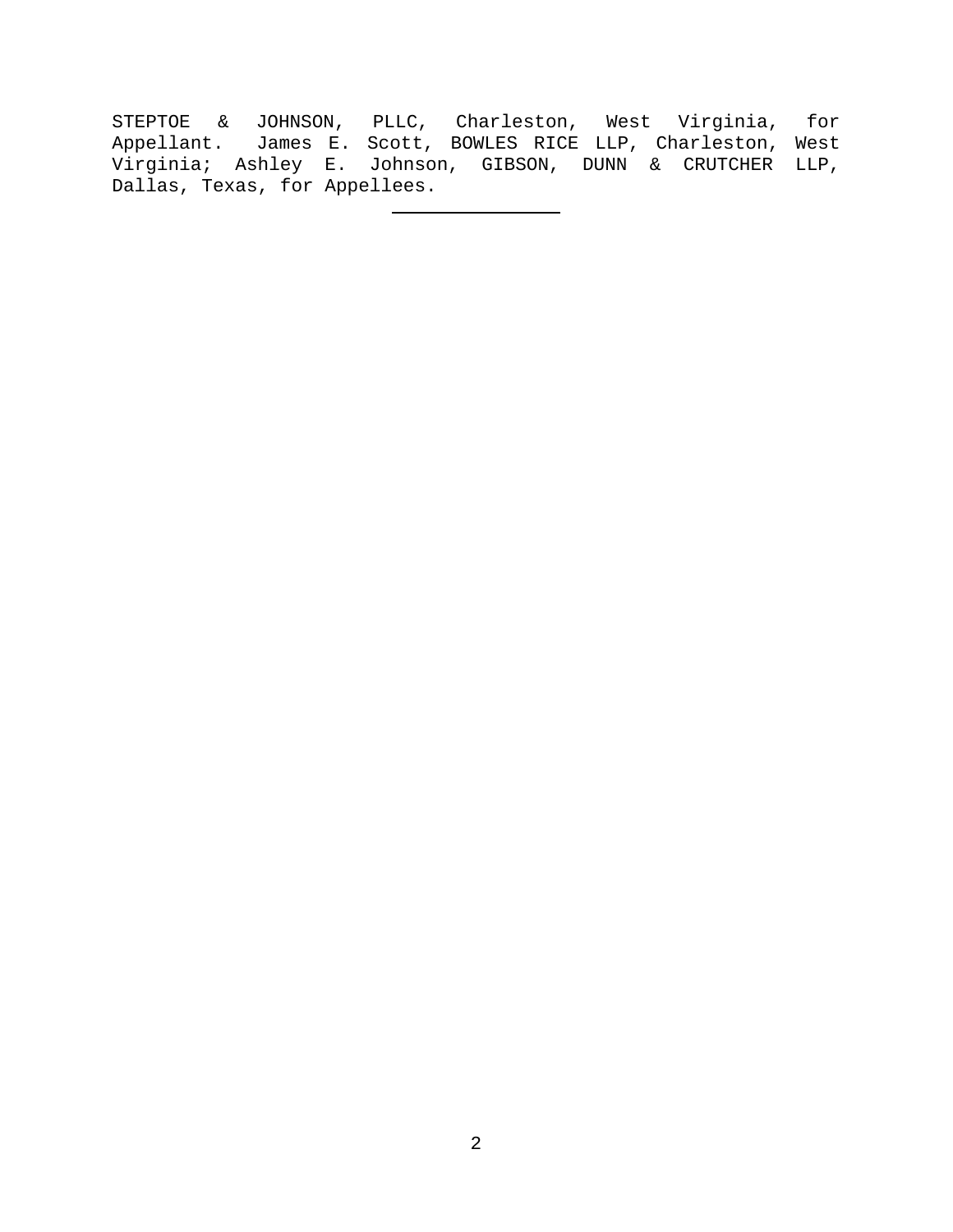GREGORY, Circuit Judge:

This appeal arises from an action to quiet title. The parties make competing claims of ownership to the gas rights underlying a 3,800 acre plot of land located in northern West Virginia known as Blackshere. The parties filed cross-motions for summary judgment, and the district court ruled in favor of the plaintiffs. The defendant, EQT Production Company ("EPC"), appealed the district court's decision on the merits, as well as several of its procedural rulings. EPC also makes a new argument on appeal, challenging whether subject matter jurisdiction existed in the district court.

Finding no error in any of the district court's decisions, we affirm the judgment as to three of the four plaintiffs. However, in order to retain jurisdiction, we exercise our authority to dismiss plaintiff Republic Energy Ventures, LLC ("REV") from the case, and we vacate the judgment with respect to that party.

I.

In 1892, John Blackshere and South Penn Oil Company ("South Penn"), which would later become Pennzoil Products Company ("Pennzoil"), entered into an oil and gas lease covering the Blackshere property (the "Blackshere Lease" or "Lease"). The transfer was recorded with the Wetzel County Clerk. In 1901 and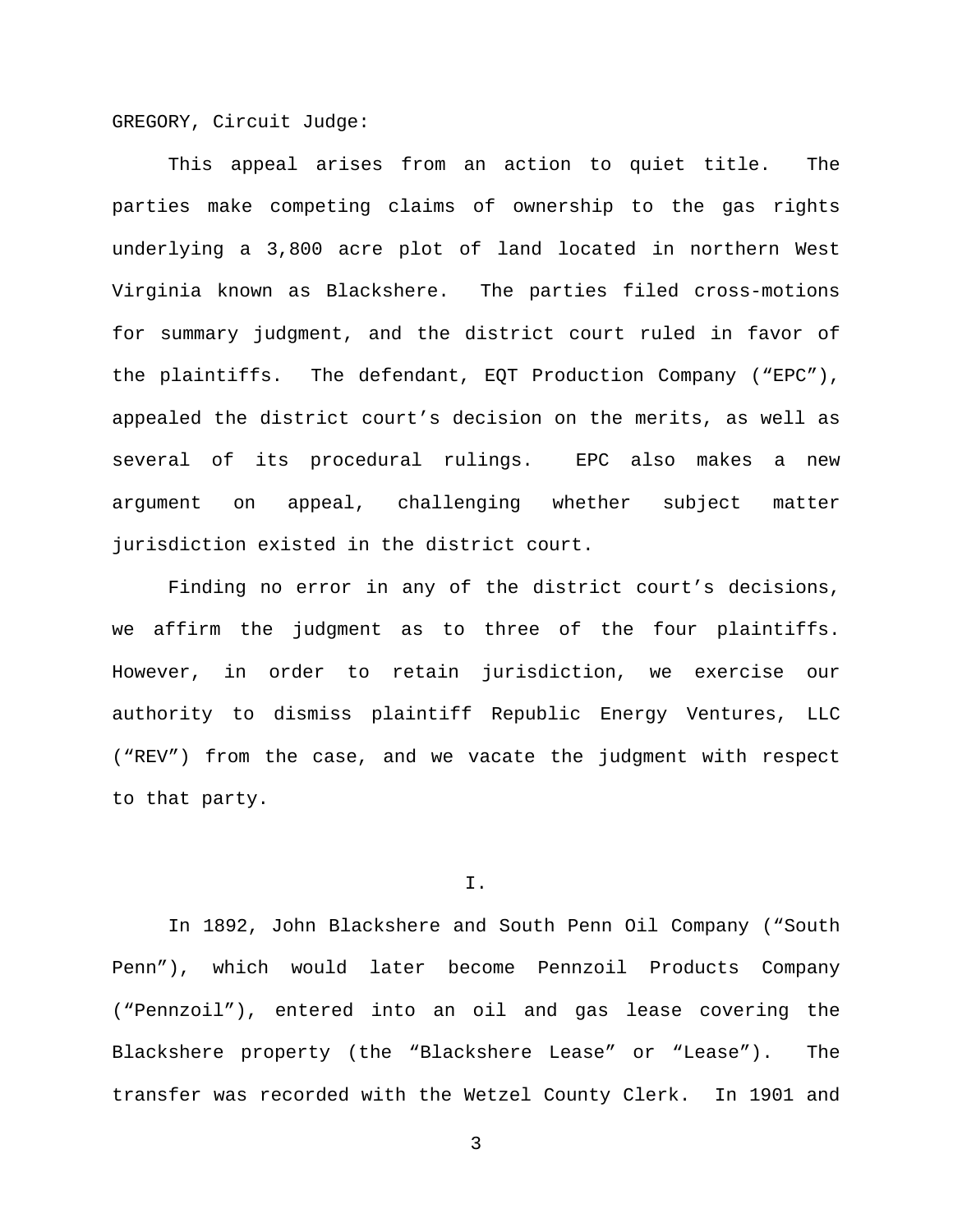1902, South Penn entered into two indenture agreements with Carnegie Natural Gas Company and Hope Natural Gas Company ("Hope"). The indentures purported to sever South Penn's gas rights from its oil rights and allocate the gas rights to Carnegie and Hope. $^1$  $^1$  It is undisputed that these indentures were never recorded.

In 1965, Hope conveyed all of its interests and rights to any property in Wetzel County to Consolidated Gas Supply Corporation ("Consolidated Gas"). The transfer, which was recorded, did not reference the Blackshere Lease. Consolidated Gas is a predecessor in title to EPC. $^2$  $^2$  As a result, the parties agree that EPC's alleged interest in Blackshere's gas rights derives from any right in the property that Hope transferred to Consolidated Gas by way of this 1965 conveyance.

On October 15, 1996, Pennzoil assigned its rights in the Blackshere Lease to Cobham Gas Industries, Inc. ("Cobham") through an assignment and bill of sale (the "Assignment"). The Assignment was recorded through a memorandum of assignment (the "Memorandum") filed with the Wetzel County Clerk.

<span id="page-3-0"></span> $1$  Under the agreements, Hope received the rights to the vast majority of the property, some 3,550 acres.

<span id="page-3-1"></span> $2$  Consolidated Gas, after a series of name changes, conveyed its interests to Eastern States Oil and Gas, Inc. in 1995. Eastern States eventually became EPC.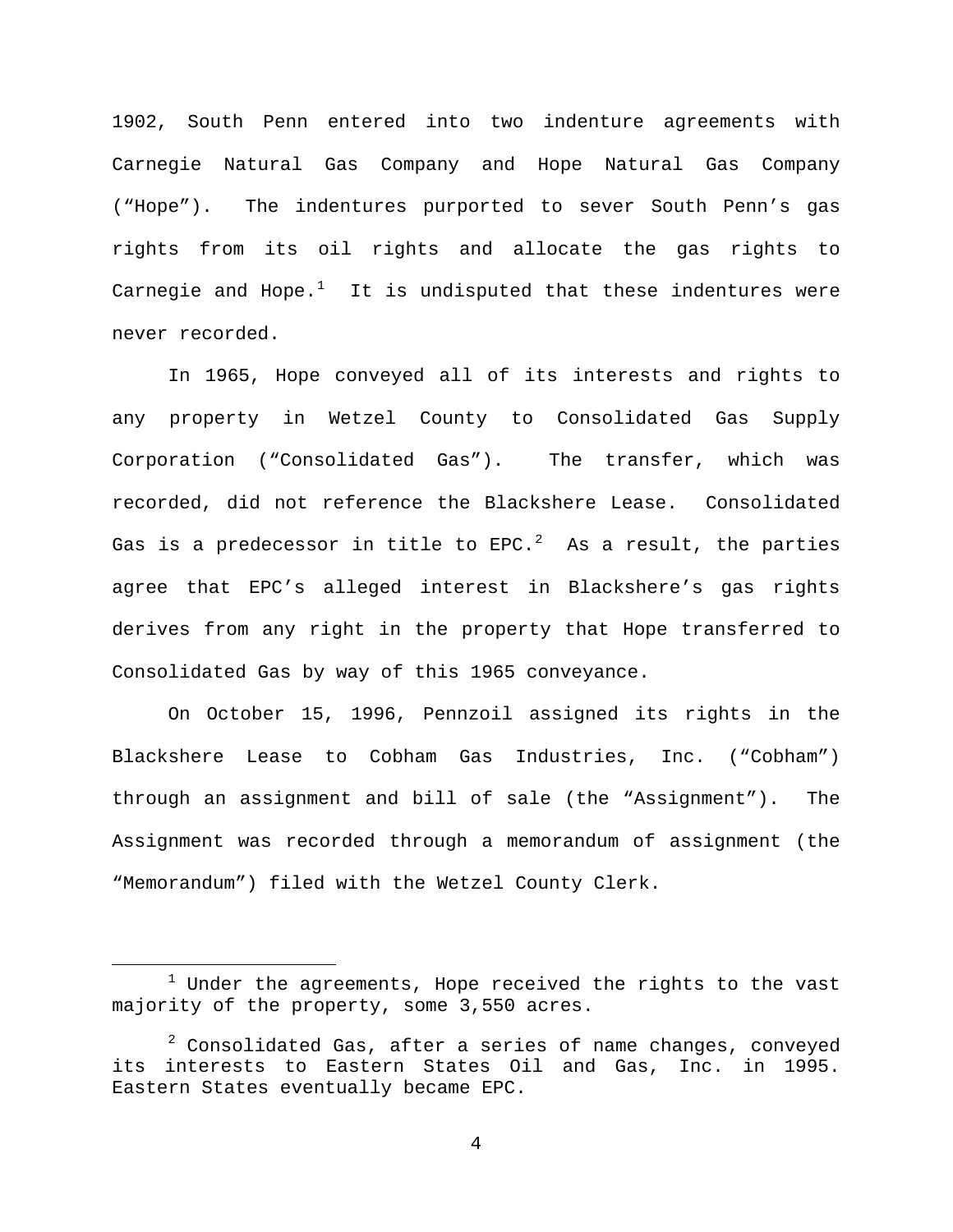On November 5, 2004, Cobham conveyed its interest in the property (the "2004 Assignment") to plaintiff Prima Oil Company, Inc. ("Prima") by way of a recorded transfer (the "2004 Confirmatory Assignment"). Prima is a wholly-owned subsidiary of plaintiff Trans Energy, Inc. ("Trans Energy"). After the 2004 Assignment, Trans Energy assigned half of its portion of the leasehold interest to plaintiff Republic Partners VI, LP ("Republic Partners"). REV's interest in the matter derives from an overriding royalty interest in whatever production Republic Partners obtains from the lease.

In 2011, Trans Energy was granted a permit by the West Virginia Department of Environmental Protection to drill a new gas well on the property. Prior to drilling the new well, Prima discovered EPC's alleged interest in the Lease resulting from the unrecorded Hope indenture. The plaintiffs then filed this action, seeking to quiet title to the Blackshere Lease and requesting declarations that they have rightful title to the gas rights underlying the property, and that Prima was a bona fide purchaser for value ("BFP") with no actual or constructive knowledge of a competing interest in the property when it acquired Cobham's interest in 2004.

EPC answered and filed several counterclaims seeking a declaration that it held superior title to Blackshere's gas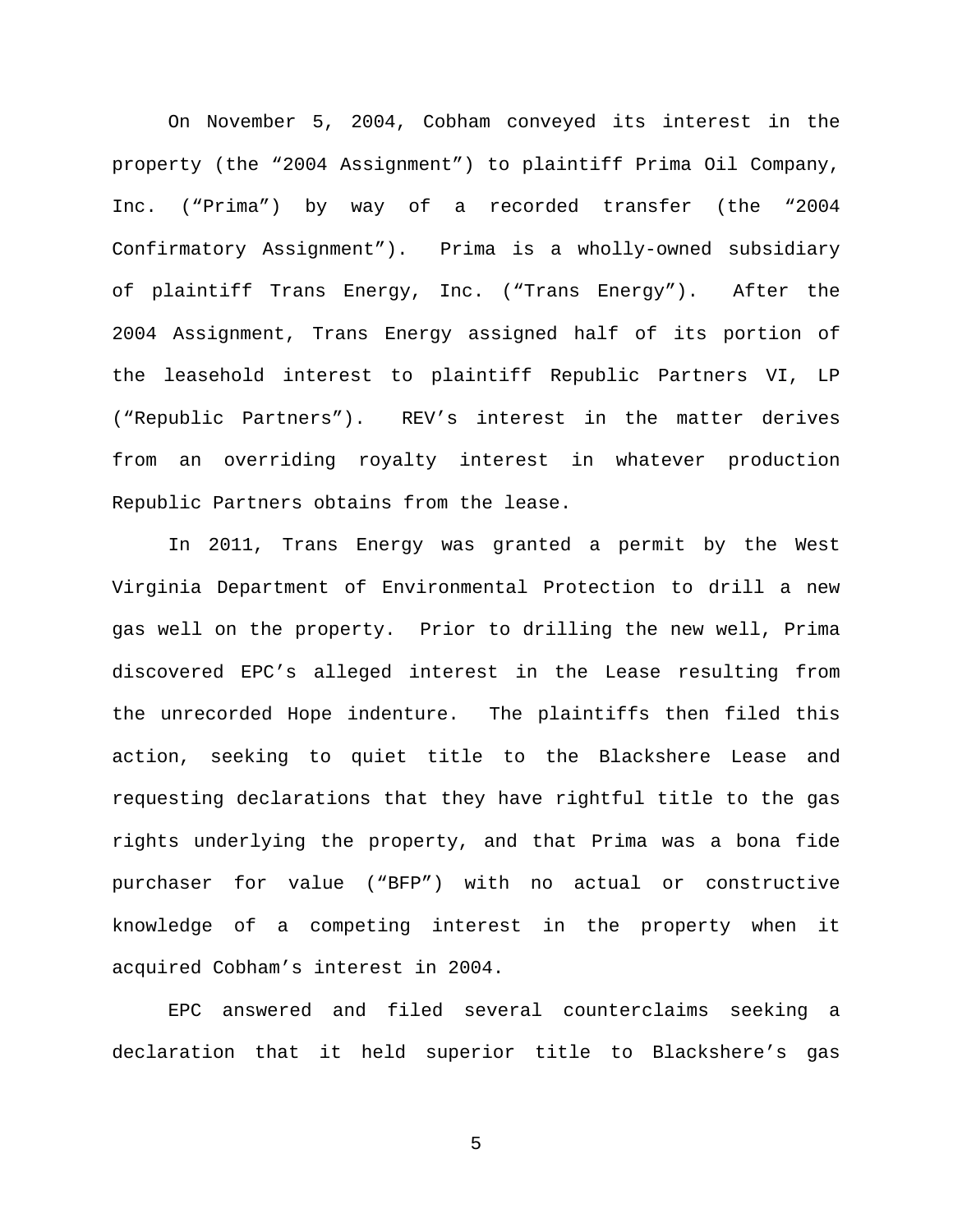rights, as well as tort claims for trespass, conversion, and waste.<sup>[3](#page-5-0)</sup>

After significant discovery was undertaken by both sides, EPC filed a motion for an extension of time to complete discovery and to defer consideration of the plaintiffs' anticipated motion for summary judgment. The parties then filed cross-motions for summary judgment. The plaintiffs also filed a motion in limine to exclude evidence of punitive damages.

On October 22, 2012, the district court informed the parties by letter of its tentative rulings. The district court stated its intention to (1) grant the plaintiffs' motion for summary judgment; (2) deny the defendant's motion for summary judgment; (3) deny the defendant's motion for an extension of time to complete discovery and to defer consideration of the plaintiffs' summary judgment motion; and (4) grant the plaintiffs' motion in limine to exclude evidence of punitive damages. The court also advised the parties not to file any further motions or pleadings with respect to the rulings contained in the letter.

<span id="page-5-0"></span><sup>&</sup>lt;sup>3</sup> The plaintiffs then filed an amended complaint raising the same tort claims and seeking compensatory damages but later withdrew these claims.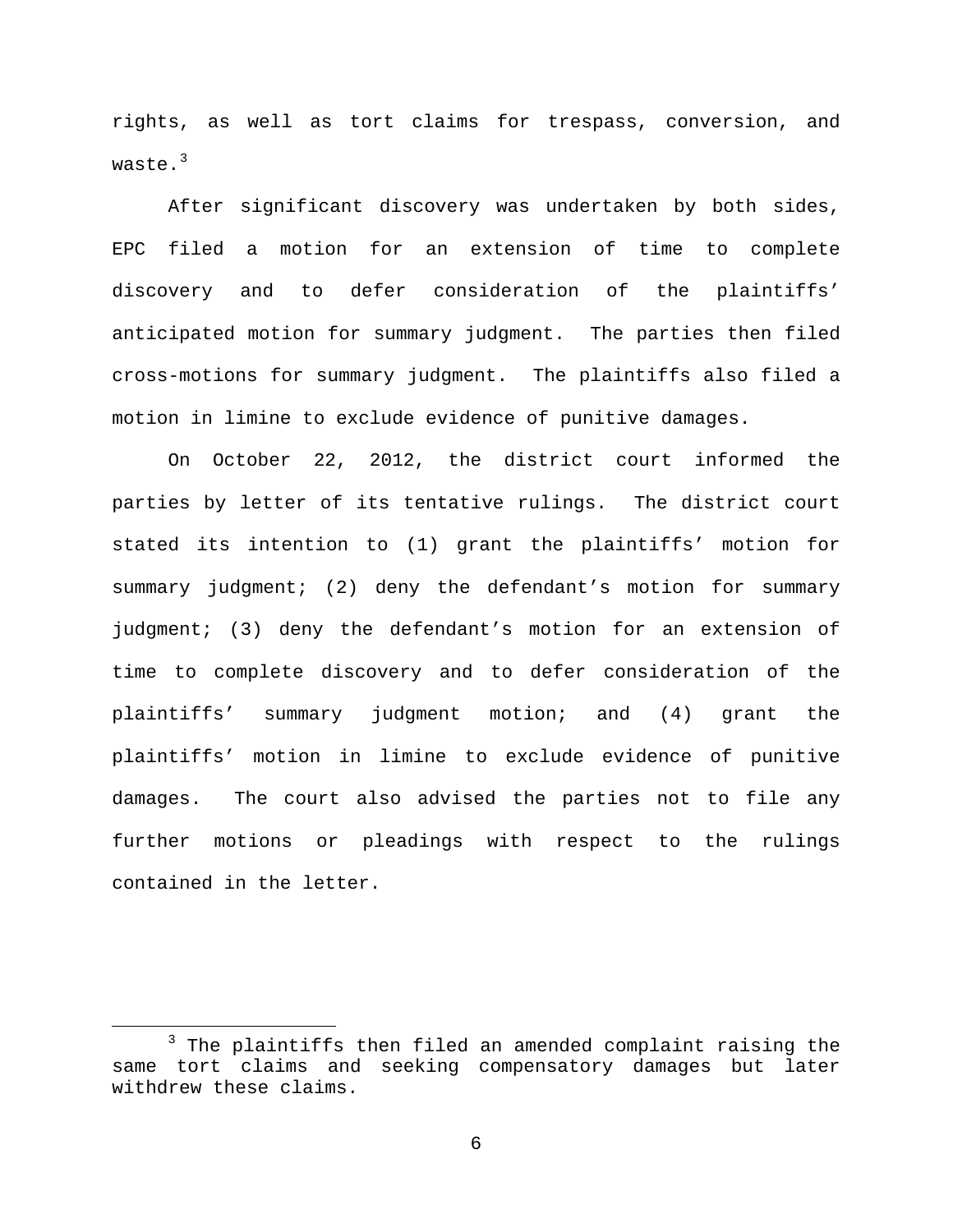The next day, EPC filed a motion for leave to file a supplemental memorandum in support of its summary judgment motion and against the plaintiffs' summary judgment motion.

On November 26, 2012, the district court entered two memorandum opinions in accordance with its tentative letter rulings. In a thorough, well-reasoned opinion, the court granted the plaintiffs' motion for summary judgment, denied the defendant's motion for summary judgment, and denied the defendant's motion for leave to supplement the record. The second opinion denied EPC's motion for an extension of time to complete discovery and to defer consideration of the summary judgment motions, and granted the plaintiffs' motion to exclude punitive damages evidence. The court then entered final judgment in favor of the plaintiffs, and this appeal followed.

## II.

### A.

Although not raised below, EPC challenges on appeal whether the district court had subject matter jurisdiction over the case. Whether subject matter jurisdiction exists is a question of law that we review de novo. In re Kirkland, 600 F.3d 310, 314 (4th Cir. 2010). The plaintiffs relied on diversity of citizenship in filing the case in federal court. See 28 U.S.C. § 1332(a)(1). The case was originally filed against EQT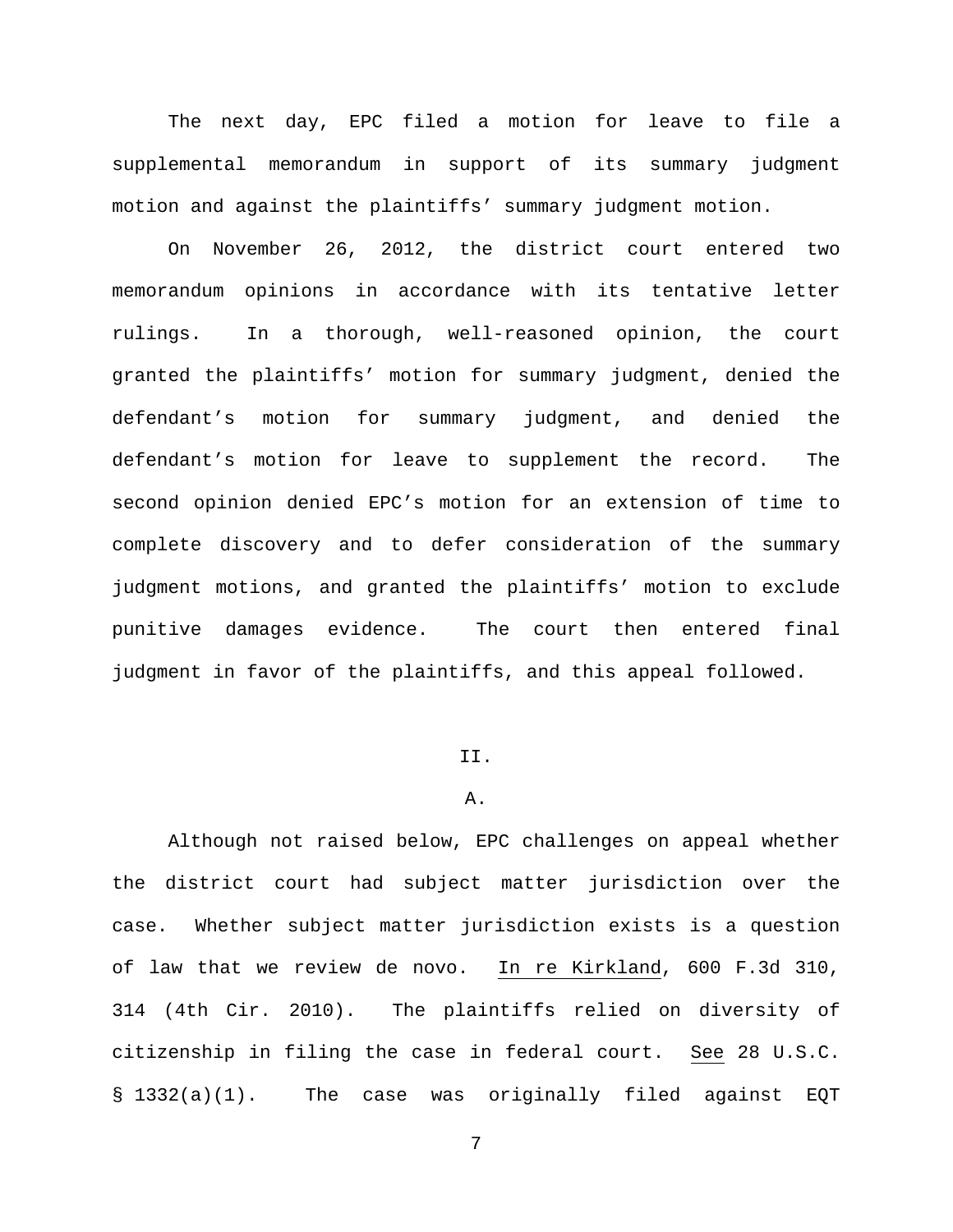Corporation.[4](#page-7-0) By mutual agreement of the parties, EQT Corporation was substituted as a defendant by EPC, a Pennsylvania company. It is undisputed that Trans Energy is a Nevada Corporation and Prima is a Delaware Corporation. The complaint identified Republic Partners as a citizen of Texas and REV as a citizen of Delaware, thereby establishing complete diversity. However, the plaintiffs now acknowledge that they improperly alleged the citizenship of Republic Partners and REV by referring only to the states in which those entities are organized and do business. See Carden v. Arkoma Assocs., 494 U.S. 185, 195 (1990) (partnerships have citizenship of their partners); Gen. Tech. Applications, Inc. v. Exro Ltda, 388 F.3d 114, 120 (4th Cir. 2004) (limited liability companies have citizenship of their members).

A federal statute allows for the curing of jurisdictional pleading defects on appeal. See 28 U.S.C. § 1653 ("Defective allegations of jurisdiction may be amended, upon terms, in the trial or appellate courts."). In accordance with this, the plaintiffs filed a motion to supplement the record with an affidavit attesting to the Texas citizenship of each member of Republic Partners. At oral argument, EPC conceded the accuracy

<span id="page-7-0"></span> $4$  EOT Corporation is not to be confused with EQT Production, the current defendant and to whom we refer as "EPC" throughout.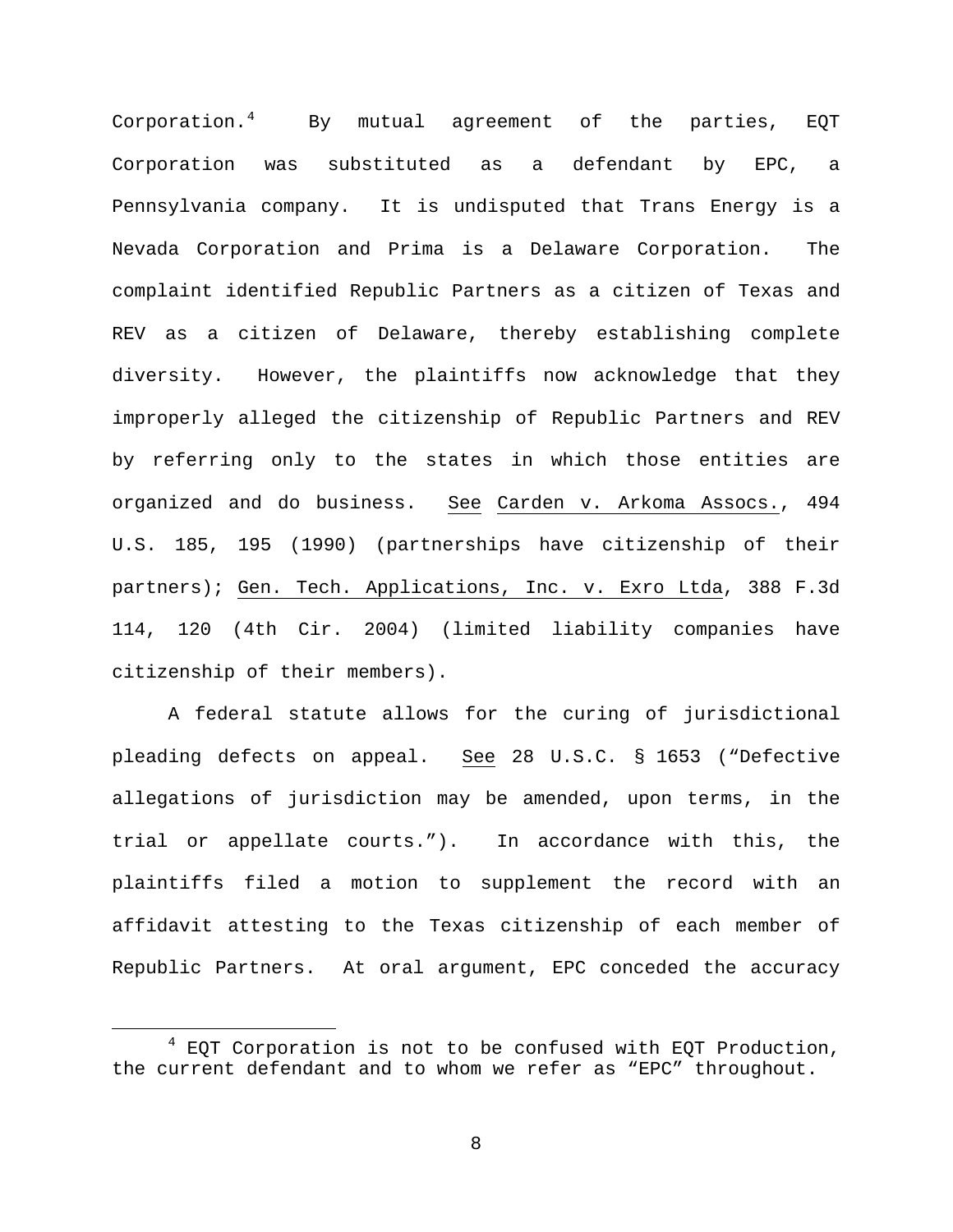of this information. Accordingly, we grant the plaintiffs' motion to supplement the record, and we find no jurisdictional defect with respect to Republic Partners.

As to REV, the plaintiffs now concede that it includes members who are citizens of Pennsylvania, the same as EPC. To keep diversity of citizenship intact, the plaintiffs propose to have REV dismissed as a party under Federal Rule of Civil Procedure 21. See Newman-Green, Inc. v. Alfonzo-Larrain, 490 U.S. 826, 836 (1989) (holding that the courts of appeals have the authority to dismiss a dispensable nondiverse party by virtue of Rule 21). EPC argues, however, that REV is an indispensable party under Rule 19 and cannot be dismissed.

Under Rule 19(b), when joinder of parties is not feasible because of, among other things, nondiversity, a court must decide whether "'the action should proceed among the parties before it, or should be dismissed' because the absent party is indispensable." Yashenko v. Harrah's NC Casino Co., LLC, 446 F.3d 541, 552 (4th Cir. 2006) (quoting Fed. R. Civ. P. 19(b)). In making this determination, a court must evaluate:

first, to what extent a judgment rendered in the person's absence might be prejudicial to the person or those already parties; second, the extent to which, by protective provisions in the judgment, by the shaping of relief, or other measures, the prejudice can be<br>lessened or avoided; third, whether a judgment lessened or avoided; third, rendered in the person's absence will be adequate; fourth, whether the plaintiff will have an adequate remedy if the action is dismissed for nonjoinder.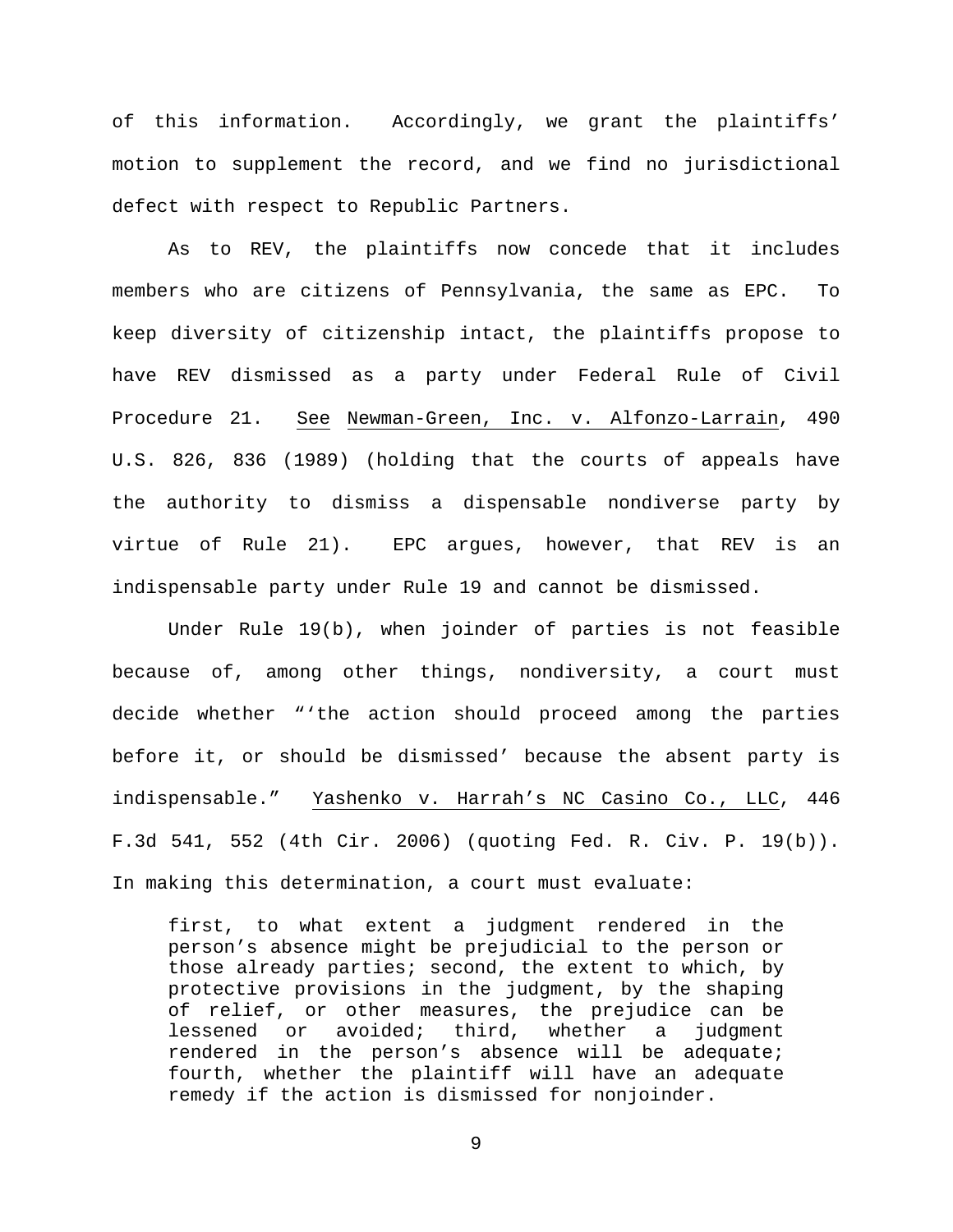As an initial matter, we have previously admonished that "[d]ismissal of a case is a drastic remedy, . . . which should be employed only sparingly." Teamsters Local Union No. 171 v. Keal Driveaway Co., 173 F.3d 915, 918 (4th Cir. 1999). Further, the Supreme Court has stated that, "[o]nce a diversity case has been tried in federal court, . . . considerations of finality, efficiency, and economy become overwhelming." Caterpillar, Inc. v. Lewis, 519 U.S. 61, 75 (1996). Both directives strongly caution against dismissing the case, which involved extensive discovery and was pending before the district court for over a year and a half.

As mentioned, REV's stake in the matter results from its royalty interest in whatever production Republic Partners obtains from the lease. REV is seeking to be dismissed from the case, assured that its interests will be adequately represented by the remaining plaintiffs, all of whom are related entities seeking the same result. EPC, on the other hand, argues that regardless of whether REV's interests are protected, Rule 19(b) concerns the interests of all the parties, not merely those of the party proposed to be dismissed. See F. Rule Civ. P. 19(b) (asking "to what extent a judgment rendered in the person's absence might be prejudicial to the person or those already parties") (emphasis added). In its answer to the complaint, EPC

Id.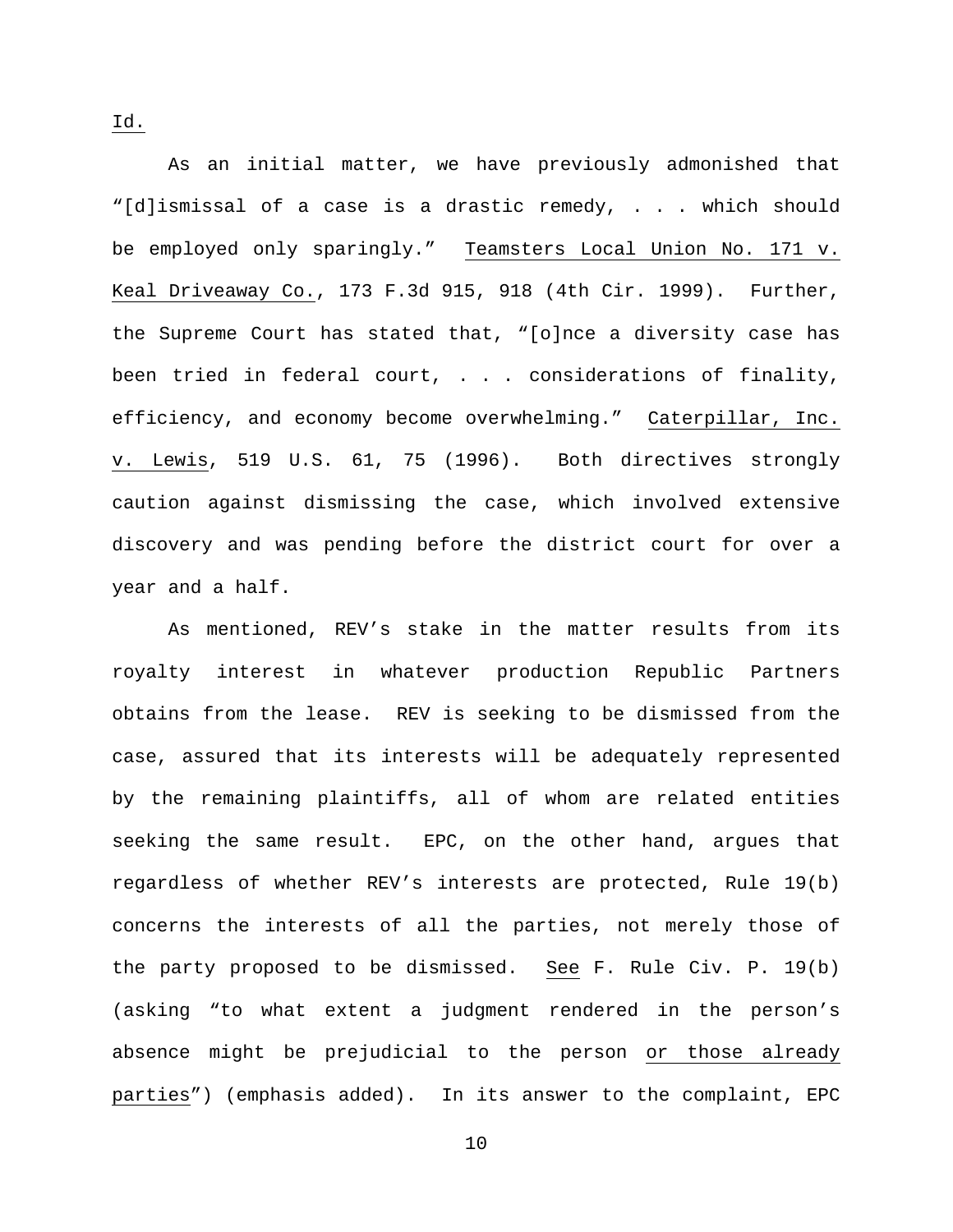asserted several counterclaims that included REV as a defendant. It argues that it is entitled to have REV remain as a possible defendant for its counterclaims should this Court reverse the overall merits determination of the district court. Given our decision, explained below, to affirm the district court's ruling in favor of the plaintiffs, this argument is functionally moot. In any event, we note that the defendant has failed to show – or even suggest – a single, tangible way in which it will be harmed by REV's absence. See Dore Energy Corp. v. Prospective Inv. & Trading Co. Ltd., 570 F.3d 219, 232 (5th Cir. 2009) ("The factors under Rule 19(b) are concerned with whether actual harm to anyone's interest will occur if the case proceeds absent certain parties.") (emphasis added). Instead, EPC merely states generally that it has a right to have REV remain as a party without addressing why the 19(b) factors weigh in favor of a finding of indispensability. Having reviewed the parties' arguments and the record, we are satisfied that there is no reason to believe that any party will be harmed by REV's absence, or that the plaintiffs received an improper "tactical advantage" by including REV as a party. See Parker v. Centre Group Ltd. P'ship, 70 F.3d 1262 (4th Cir. 1995) (unpublished table decision). Additionally, to the extent EPC is concerned about not being sued in a separate state action filed by REV, the plaintiffs have asked that REV be dismissed with prejudice.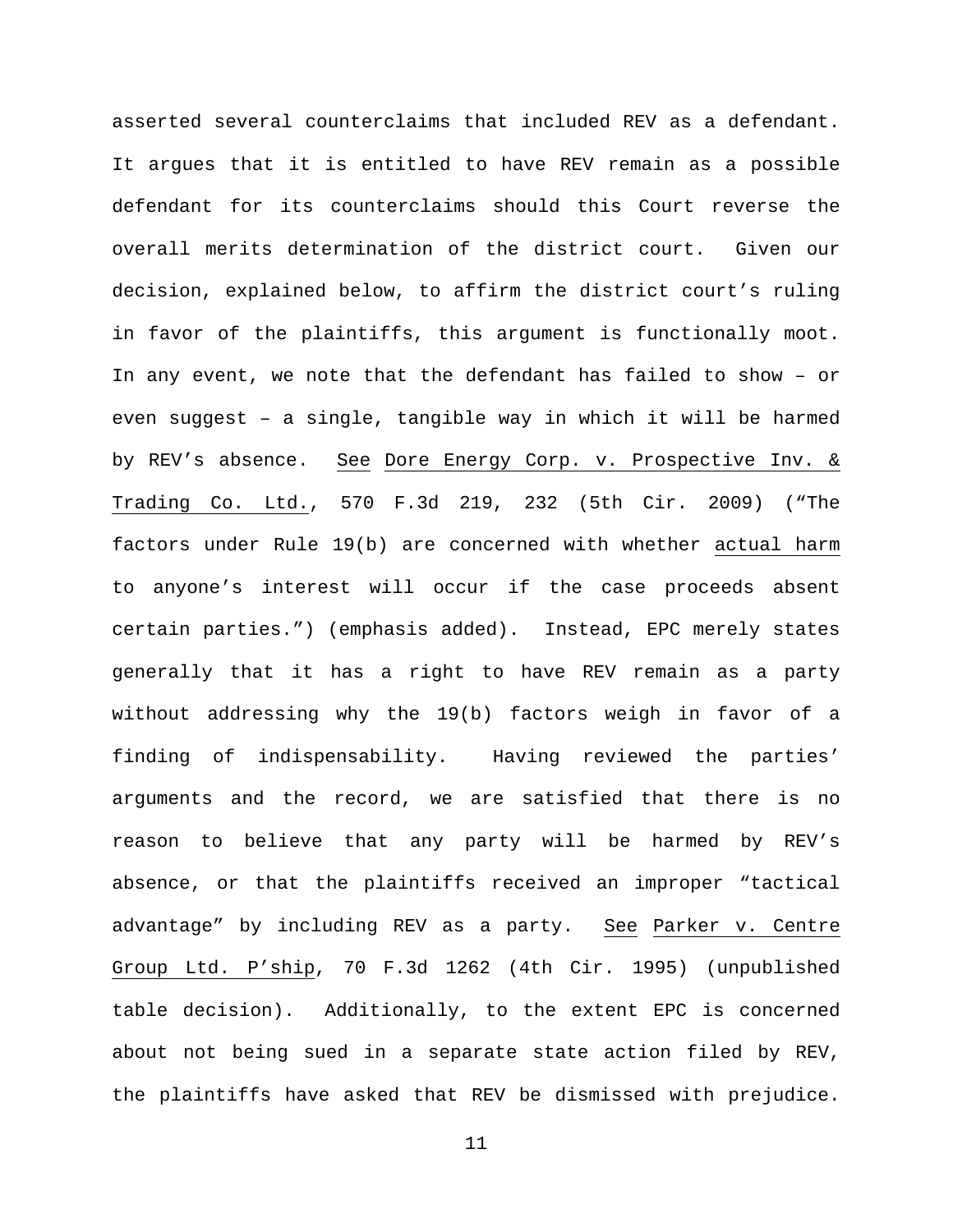Given these considerations, we deem this an appropriate case in which to exercise our power under Rule 21 to dismiss REV from the suit and preserve diversity among the remaining parties.

B.

Turning to the merits of the case, EPC raises three main issues. First, it argues that the 1996 transfer from Pennzoil to Cobham conveyed only the oil rights to the Blackshere Lease and not the gas rights. Second, EPC contends that the district court lacked a factual basis on which to find that Prima received title to the lease by virtue of the 2004 Confirmatory Assignment. Third, EPC argues that Prima had notice of its competing claim at the time of the 2004 Assignment and was therefore not a BFP. We address each issue in turn, utilizing a de novo standard of review. Glynn v. EDO Corp., 710 F.3d 209, 213 (4th Cir. 2013) ("We review a district court's grant of a motion for summary judgment de novo, applying the same legal standards as the district court.").

### 1.

The defendant first argues that the language of the Memorandum did not convey the gas rights to the Blackshere Lease. Basic principles of West Virginia property law guide our analysis on this issue. "A valid written instrument which expresses the intent of the parties in plain and unambiguous language is not subject to judicial construction or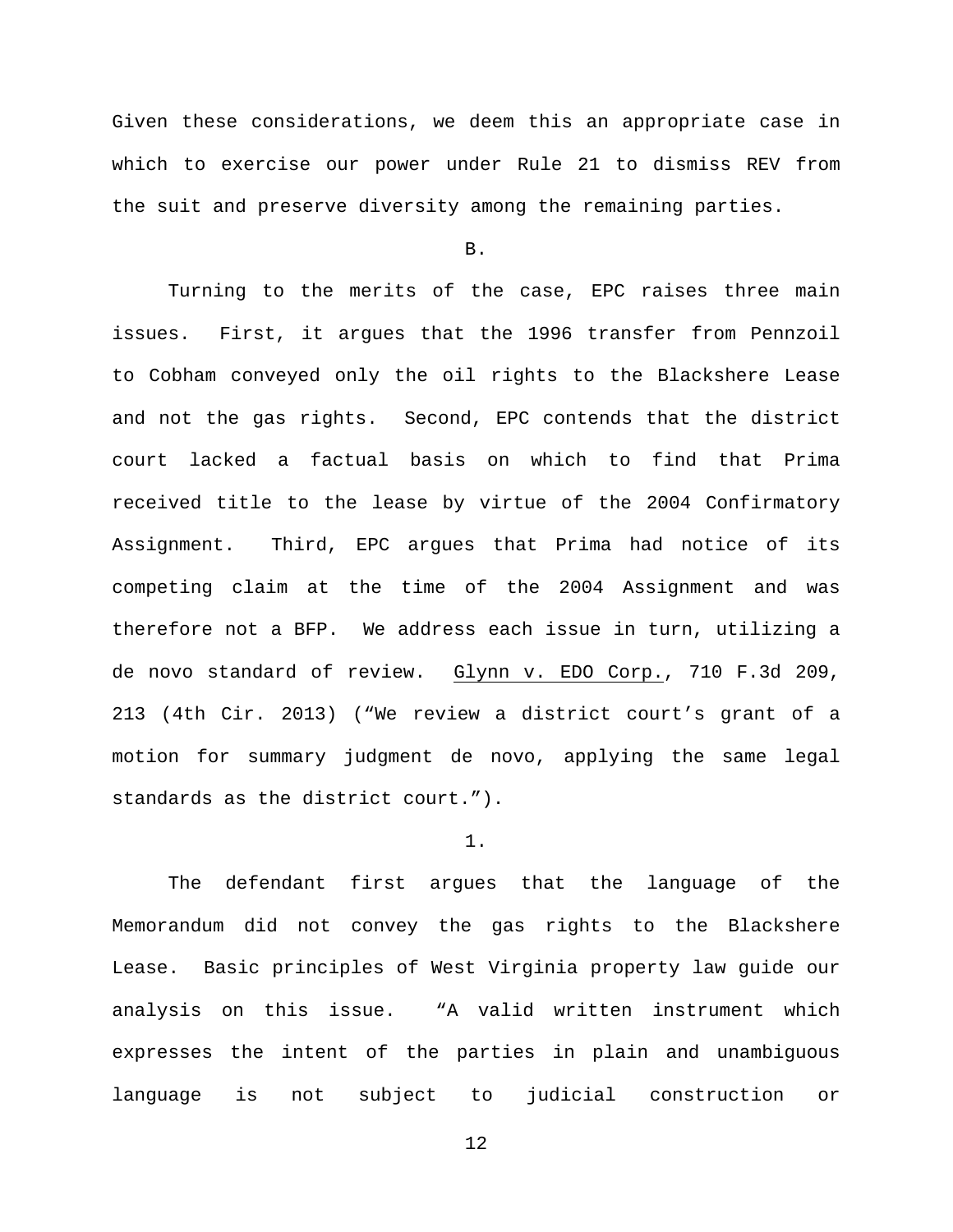interpretation but will be applied and enforced according to such intent." Syl. pt. 4, Zimmerer v. Romano, 679 S.E. 2d 601 (W. Va. 2009). "In construing a deed, will, or other written instrument, it is the duty of the court to construe it as a whole, taking and considering all the parts together, and giving effect to the intention of the parties wherever that is reasonably clear and free from doubt . . . . " Syl. pt. 1, Maddy v. Maddy, 105 S.E. 803 (W. Va. 1921).

The Memorandum states that Pennzoil, through the Assignment, "did bargain, sell, transfer, assign and convey unto [Cobham], all right, title and interest it may have in and to certain oil and gas leases and 88 wells more particularly described on EXHIBIT 'A' and EXHIBIT 'B', attached [t]hereto and made a part [t]hereof." Exhibit A is a list of leases associated with the conveyance, including the Blackshere Lease. Exhibit B lists both the leases and wells being transferred as part of the sale. Exhibit B includes a "rights" column for each of the wells, under which is indicated "oil," "gas," or "oil and gas." The rights columns for all the Blackshere Lease wells indicate "oil." EPC contends that Exhibit B lists not only the wells being transferred but also the ownership rights of each lease associated with those wells. Thus, because "oil" is the only right associated with the Blackshere Lease wells, the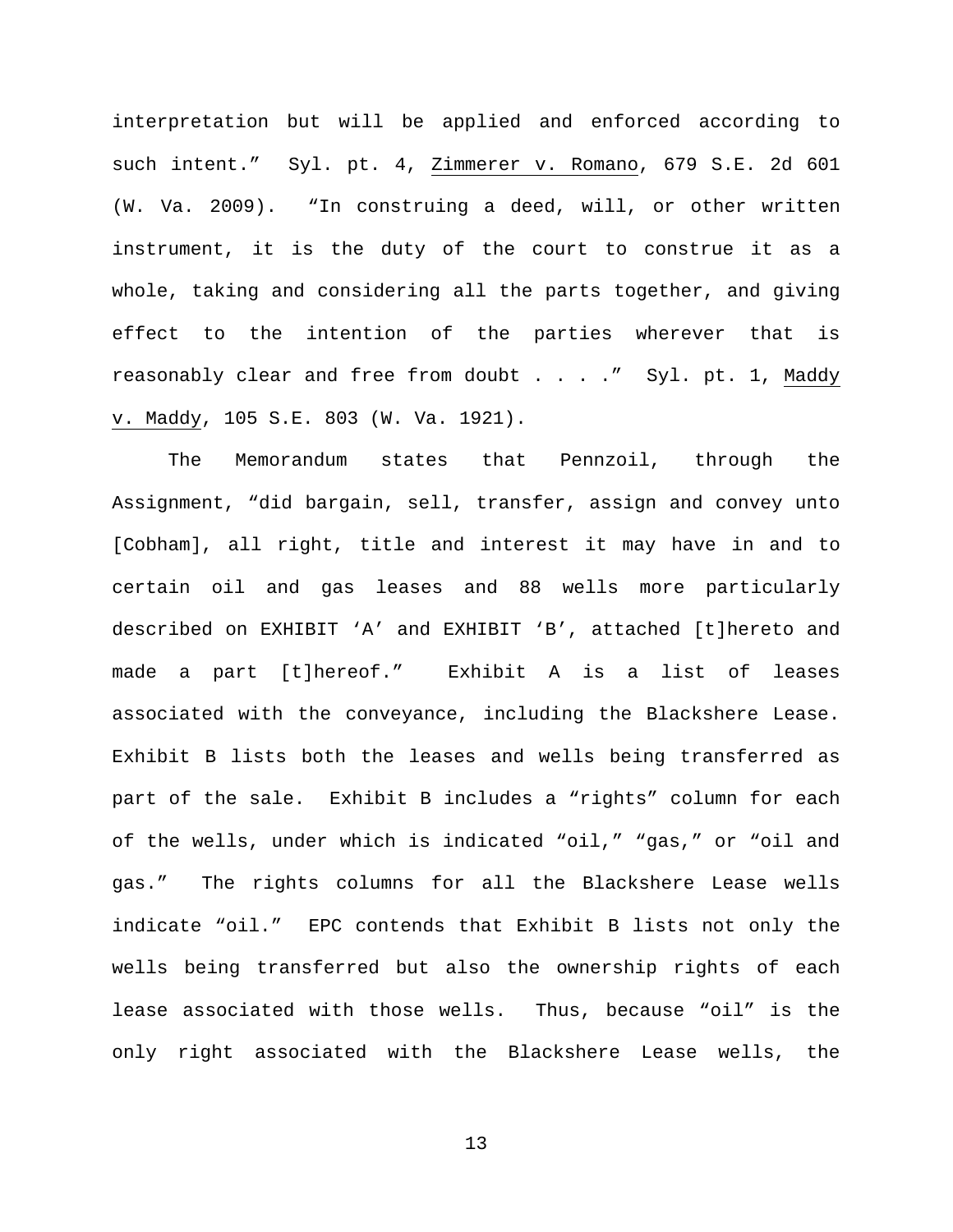conveyance must have been intended to transfer only the oil rights to Cobham.

We disagree with this reading, and instead adopt the district court's conclusion that the Memorandum unambiguously establishes that Pennzoil transferred both oil and gas rights to the oil and gas leases listed in Exhibit A, and that Exhibit B simply lists the wells being transferred and the rights utilized by those wells. First, the granting language of the memorandum plainly states that the leases being transferred were "oil and gas leases." (emphasis added). There is no indication that any of the leases were simply oil leases or simply gas leases. Exhibit A lists the entire Blackshere Lease, as conveyed by John Blackshere to South Penn in 1892. Nothing in the granting language of the Memorandum or the list of leases in Exhibit A indicates that the oil and gas rights were severed at any point.

Second, the Memorandum states that Pennzoil conveyed all of its interest in and to "certain oil and gas leases and 88 wells . . . ." (emphasis added). This indicates the transfer of two distinct types of Pennzoil property: leases and wells. Exhibit A, which does not include reference to any wells, is clearly a list of the leases being transferred. Exhibit B, on the other hand, offers particularized descriptions of each of the wells and is properly understood as a list of the wells being transferred and the type of production associated with each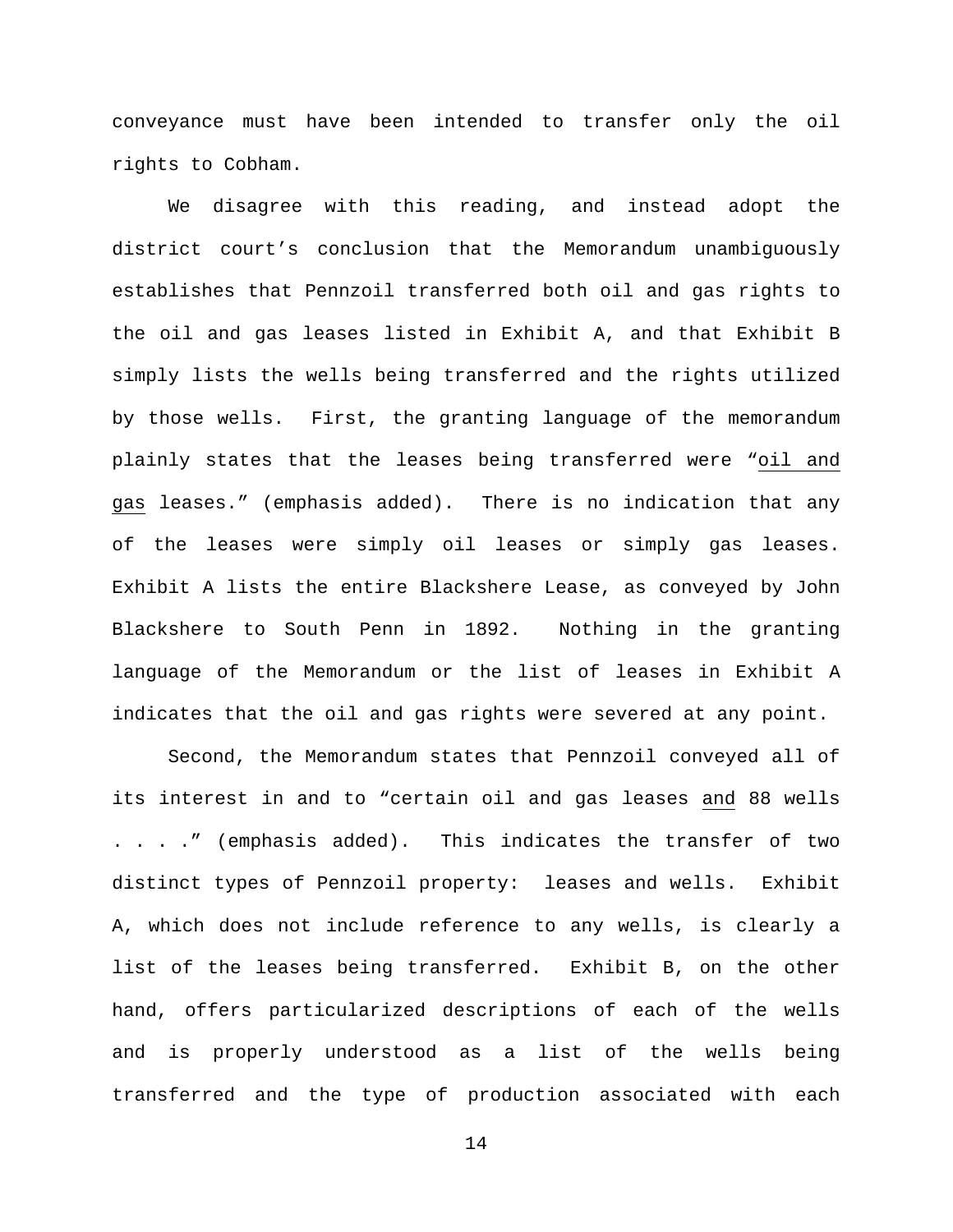well. The fact that some wells produced only oil in no way limits the rights included in the leases. Moreover, the defendant's position requires reading Exhibit B in isolation and ignoring the remaining language in the Memorandum and Exhibit A. When, as it must be, the instrument is "construe[d] . . . as a whole, taking and considering all the parts together," Syl. pt. 1, Maddy, 105 S.E. at 803, it is clear that Pennzoil transferred to Cobham all of its rights in a series of oil and gas leases, as listed in Exhibit A – including the unsevered 1892 Blackshere Lease – as well as its rights to the accompanying wells, as listed in Exhibit B. We therefore affirm the district court's decision that the Memorandum unambiguously conveyed to Cobham the gas rights in the Blackshere Lease.

# 2.

EPC next contends that because the plaintiffs failed to offer the 2004 Confirmatory Assignment into the record the district court lacked a factual basis on which to find that Prima ever received title to the Blackshere Lease. As noted, the 2004 Confirmatory Assignment recorded the sale of Cobham's interest in the Lease to Prima. In the proceedings below, the plaintiffs purported to attach this document to their motion for summary judgment; however, it is now apparent that they mistakenly attached a different, unrelated instrument. EPC avers that, without the 2004 Confirmatory Assignment, the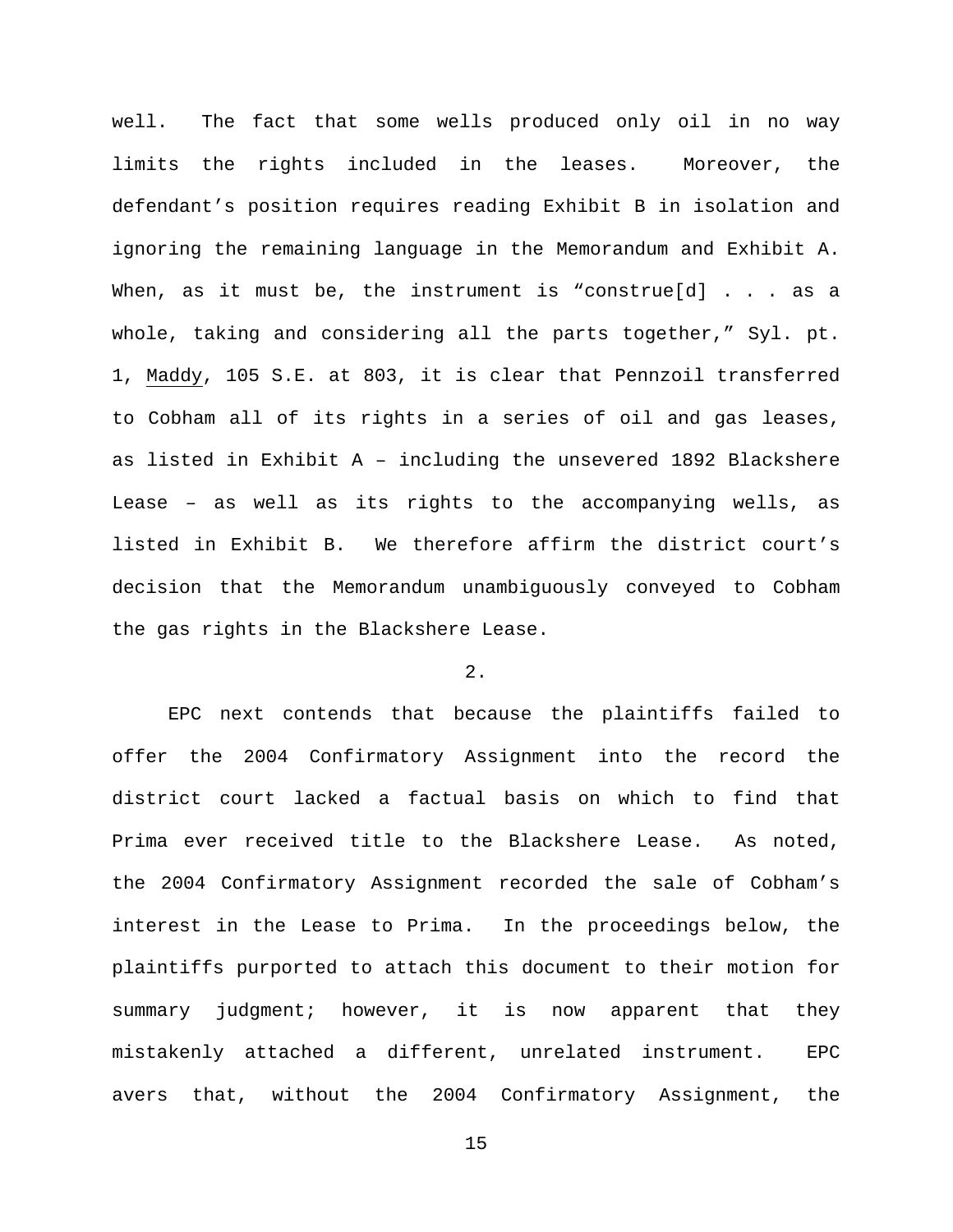district court simply had no evidentiary basis for concluding that Prima held an unbroken, recorded chain of title to the Blackshere Lease.

This argument is easily rejected. EPC's own expert mentioned the 2004 Assignment in testifying that the plaintiffs held an unbroken chain of title going back to the original 1892 lease. The witness, Arnold Schulberg, testified:

- Q. And we were talking about what the record chain of title shows regarding ownership of the Blackshere lease and we were dealing with –- I think we got up to Cobham; is that correct?
- A. Yes.
- Q. And what was your understanding after the Cobham?
- A. We have an assignment from Cobham Gas Industries, Inc., to Prima Oil Company, Inc.
- Q. And do you know the date of that?
- A. It's, apparently, November 5th, 2004.
- .  $\cdot$   $\cdot$   $\cdot$
- Q. Okay. Is it fair to say that based just on the record title, that there is a chain directly from the original lessor to Prima Oil?
- A. Yes. There's a chain.
- Q. Based on the record?
- A. Yes.

The plaintiffs' expert also testified to the same effect, stating that Prima held record title to the Blackshere Lease. Additionally, the plaintiffs offered into evidence a written description of Prima's complete chain of title that specifically referenced the 2004 Assignment. Clearly then, the evidence provided an adequate basis for the district court's conclusion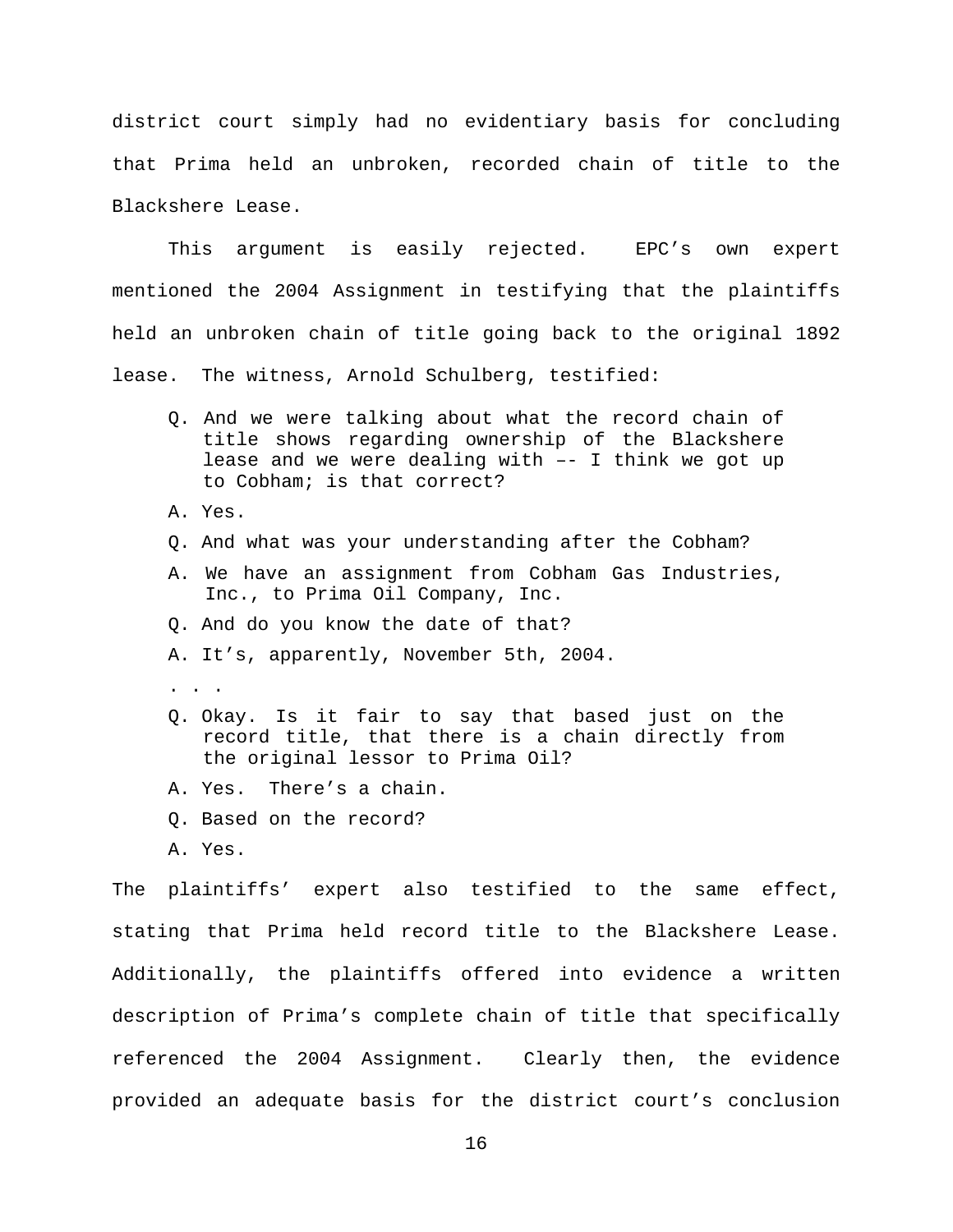that Cobham conveyed to Prima its interest in the Lease via the 2004 Assignment. The defendant has not directly challenged the validity of the evidence regarding the 2004 Assignment, and instead merely relies on a clerical error of the plaintiffs in attaching the wrong document to their motion. Considering the actual evidence that made it into the record, which is clear, we reject EPC's argument on this point.

3.

EPC's third and final argument is that Prima was not a BFP in 2004 because it had notice of EPC's competing claim to Blackshere's gas rights. Under West Virginia law, unrecorded written contracts, such as the 1901 and 1902 indentures that purported to sever the gas rights underlying the property, are "as effective as a recorded deed" against purchasers with notice of the unrecorded transfer. Farrar v. Young, 230 S.E.2d 261, 265 (W. Va. 1976). As a result, even if Prima can demonstrate record title to the gas rights, EPC might nevertheless have a claim as the rightful holder of those rights.

Importantly, though, the rule regarding unrecorded transfers also provides that such transfers are invalid as against BFPs. See W. Va. Code § 40-1-9. A BFP is "one who purchases for a valuable consideration, paid or parted with, without notice of any suspicious circumstances to put him on inquiry." Stickley v. Thorn, 106 S.E. 240, 242 (W. Va. 1921).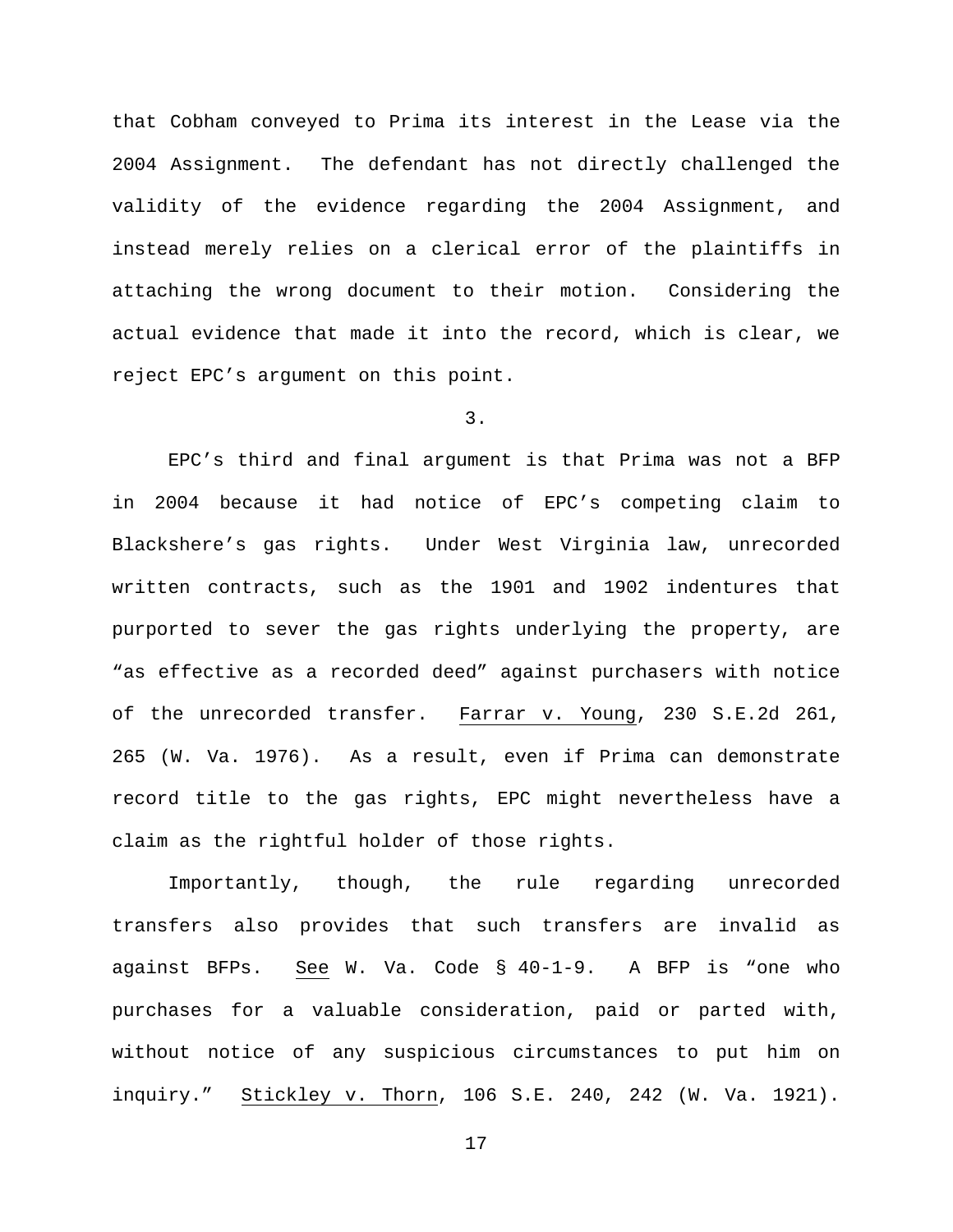This rule protects good faith purchasers who conduct due diligence prior to purchasing an interest in real property. See Gullett v. Burton, 345 S.E.2d 323, 327 (W. Va. 1986). A party alleging notice to a purchaser must show that the purchaser was placed on actual or constructive notice of the competing claim or defect in title. Fanti v. Welsh, 161 S.E.2d 501, 505 (W. Va. 1968). Such knowledge is imputed to the purchaser if it could have been acquired through "the exercise of ordinary diligence." Id. "[T]he burden of proving notice to a purchaser for value is upon him who alleges it." Alexander v. Andrews, 64 S.E.2d 487, 491 (W. Va. 1951).

EPC asserts a variety of theories under which knowledge of its competing interest should be imputed to Prima. First, it contends that language in the Memorandum and the Assignment ought to have put Prima on notice of a potential competing claim, thereby triggering a duty to conduct a title search beyond the record. This is a reference to a form of constructive notice known as inquiry notice. Inquiry notice exists "when a prospective buyer has reasonable grounds to believe that property may have been conveyed in an instrument not of record . . . ." Eagle Gas Co. v. Doran & Assocs., Inc., 387 S.E.2d 99, 102 (W. Va. 1989). In such cases, purchasers must "use reasonable diligence to determine whether such previous conveyance exists." Id.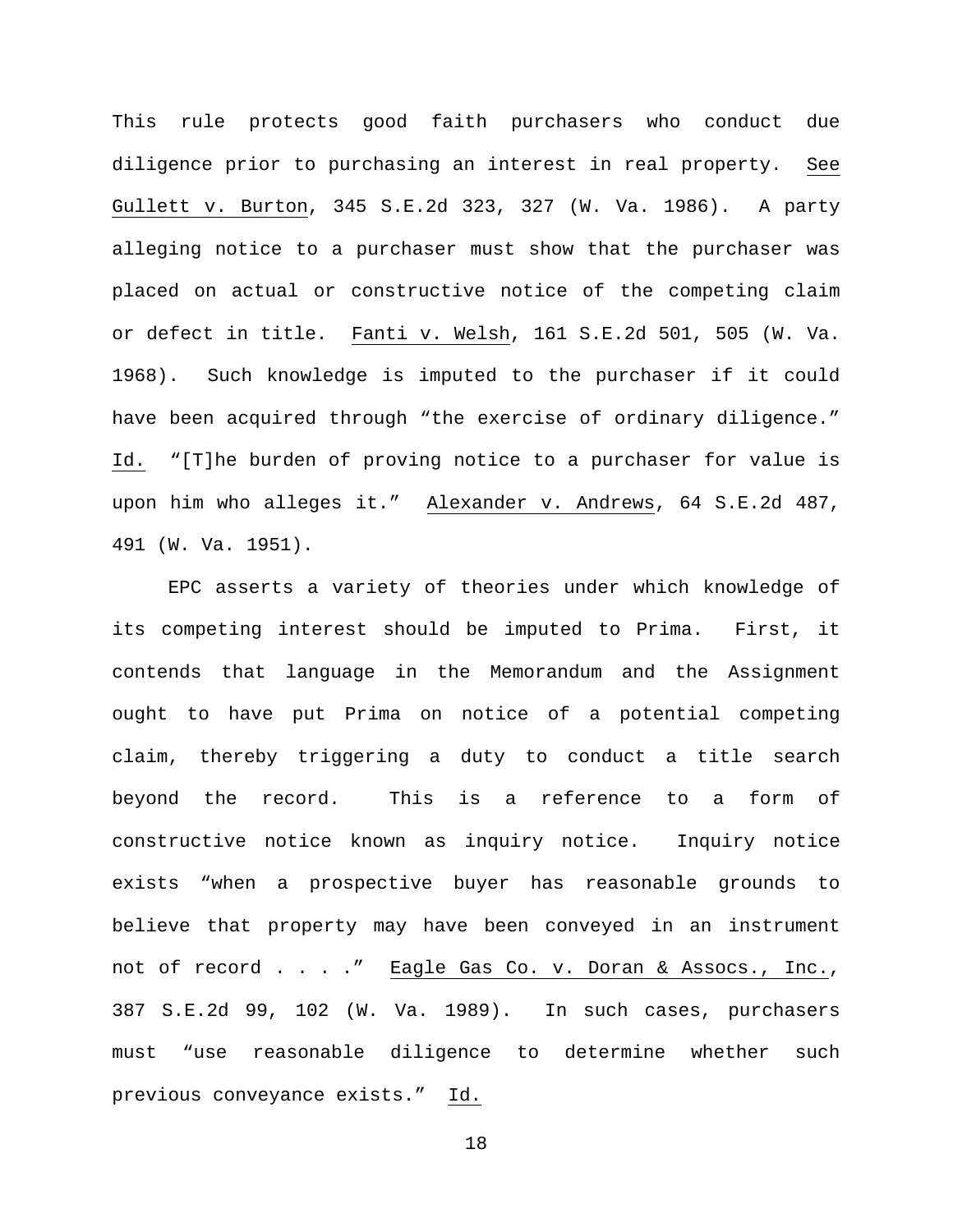EPC contends that because language within the Memorandum referenced the Assignment itself, Prima was charged with inspecting that document as well. West Virginia's recording statute requires only the filing of a memorandum noting a transfer of real property and not the actual assignment itself. See W. Va. Code § 40-1-8. As such, a memorandum normally constitutes the complete notice of a transfer and is all that prospective purchasers need review in order to satisfy due diligence. However, several West Virginia cases have held that in certain circumstances, references in the memorandum to a competing interest may require the purchaser to conduct further review outside the record. See In re Restaurant Assocs., L.L.C., No. 1:06CV53, 2007 WL 951849, at \*4 (N.D. W. Va. Mar. 28, 2007) (holding that if there exist "reasonable grounds to believe th[e] property may have been conveyed in an instrument not of record" the purchaser "may be charged with searches beyond the record") (quoting Eagle Gas Co, 387 S.E.2d at 102); see also Syl. pt. 1, Pocahontas Tanning Co. v. St. Lawrence Boom & Mfg. Co., 60 S.E. 890 (W. Va. 1908) ("Whatever is sufficient to direct the attention of a purchaser to prior rights and equities of third parties, so as to put him on inquiry into ascertaining their nature, will operate as notice.").

In In re Restaurant, the recording memorandum noted that the transfer was "subject to any and all exceptions,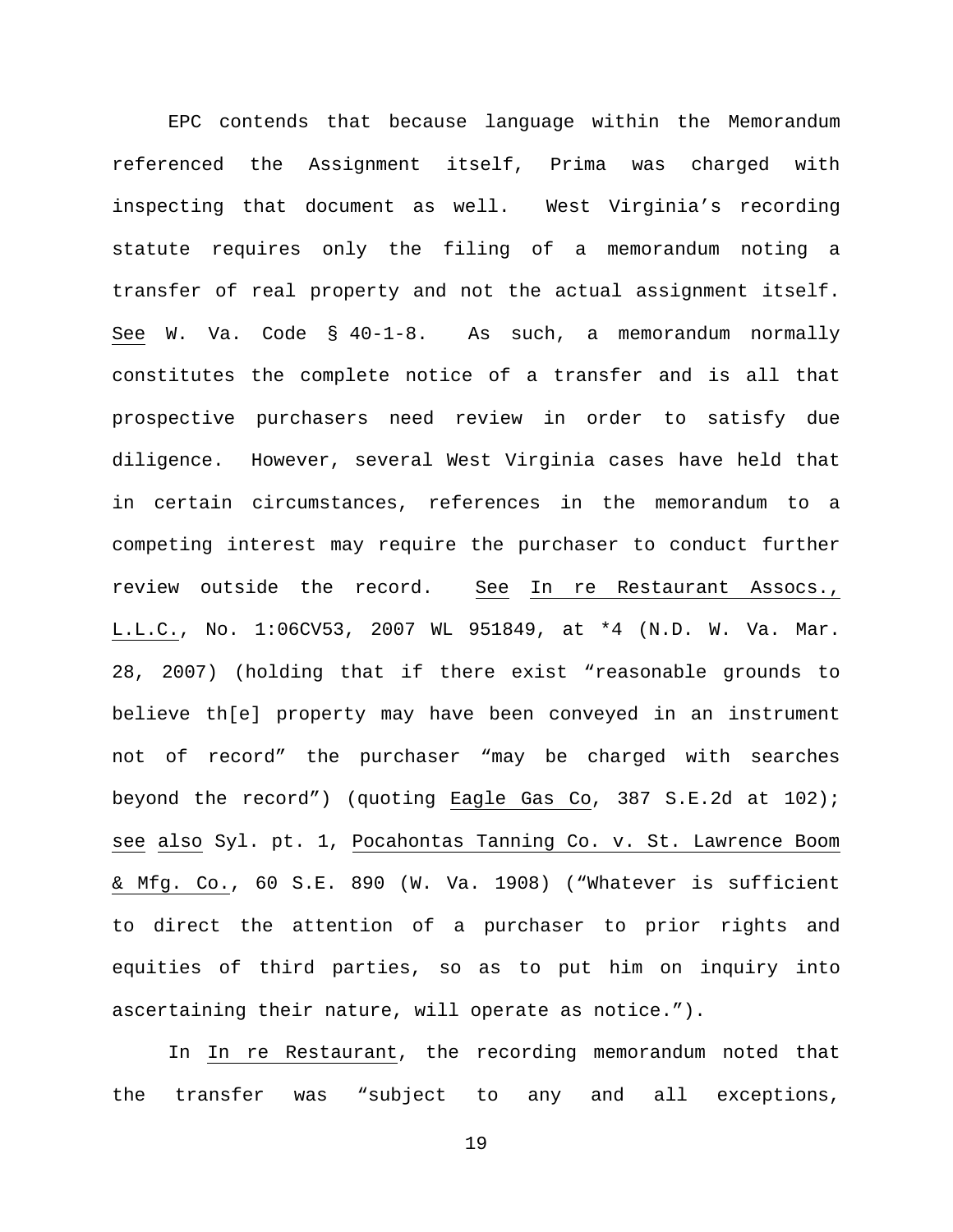reservations, restrictions, easements, rights-of-way and conditions as contained in prior deeds of conveyance in this chain of title." 2007 WL 951849, at \*4. One of the prior deeds within the chain of title referenced unrecorded covenants. Id. The court reasoned that the purchasers should have inquired further about the unrecorded deeds, given that the record specifically mentioned their existence. Id. at \*5.

This case is readily distinguishable from In re Restaurant. Although the Memorandum mentioned the Assignment, unlike in In re Restaurant it did not reference other documents containing information about competing interests. The Memorandum merely mentions the Assignment in passing, noting that the Assignment was the actual transfer document. Without more, there was nothing to raise Prima's suspicions about a possible competing claim and give it cause to consult beyond the record. Accordingly, we agree with the district court that the reference in the Memorandum would not have placed a reasonably prudent purchaser on notice of EPC's competing claim.

Furthermore, even assuming that the language of the Memorandum created a duty to consult the actual Assignment, nothing within the Assignment indicated the existence of a competing ownership claim. The Assignment contains the following provision: "a portion of [the transferred] Land and Wells are subject to certain contractual obligations with either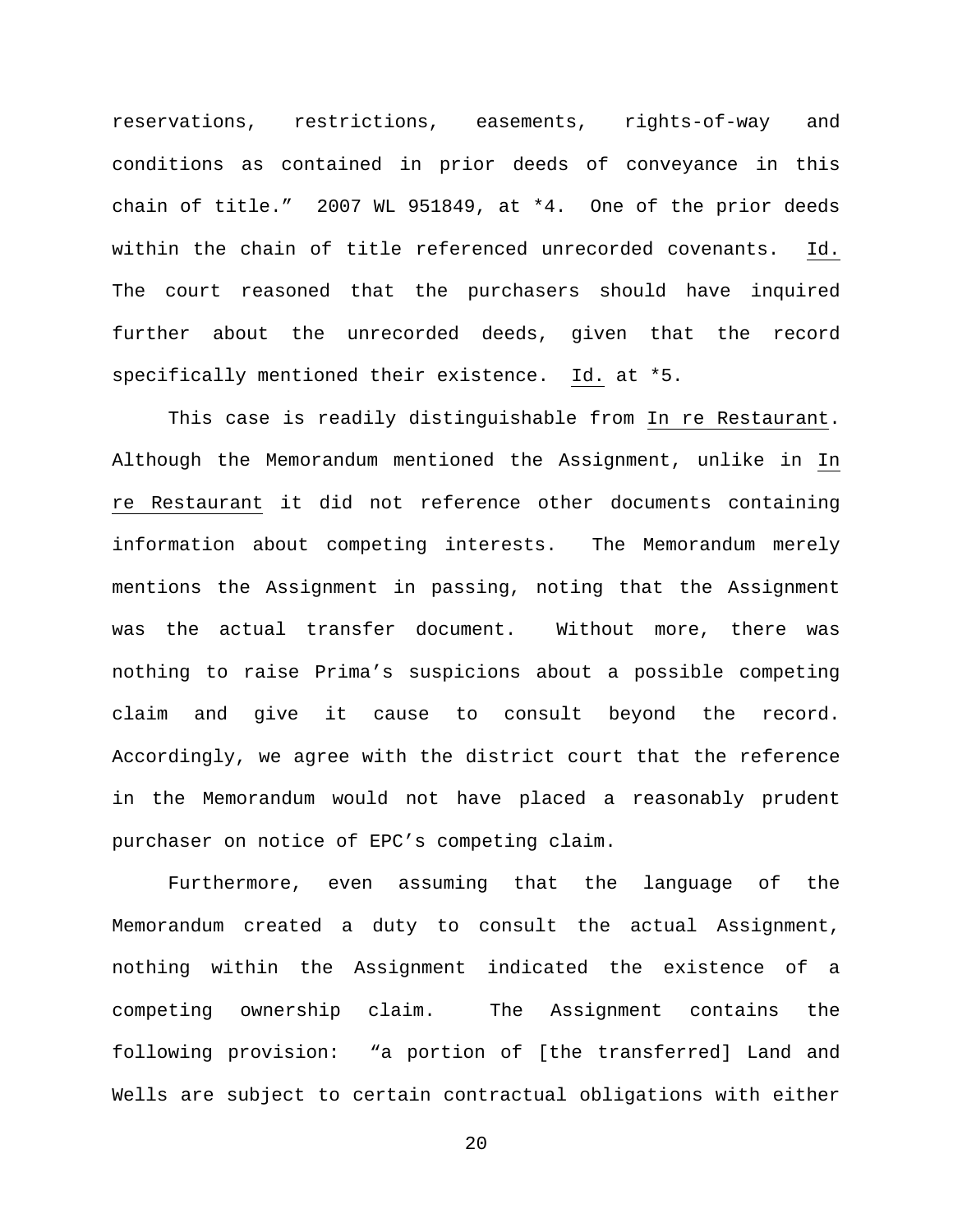CNG Transmission Corporation or CNG Producing Company."<sup>[5](#page-20-0)</sup> Contrary to EPC's assertions, this notation is insufficient to require a purchaser to inquire further about the nature of these contractual obligations. There is no indication that the term "contractual obligations" referred to potential ownership interests in the gas rights to Blackshere, nor does the language state which of the many leases and wells conveyed along with Blackshere might have been subject to such obligations. We deem these non-specific references to contractual obligations insufficient to cause a reasonable buyer to conduct a further investigation outside the record. $6$ 

EPC also argues more generally that Prima's title inquiry was unreasonably cursory and fell short of due diligence. Prior to purchasing its interest in the property from Cobham in 2004, Prima retained attorney Richard Starkey to investigate Blackshere's chain of title. Although Mr. Starkey testified that he conducted only an "abbreviated" review, he did consult

<span id="page-20-0"></span> <sup>5</sup> CNG Transmission Corporation is a predecessor-in-interest of EPC.

<span id="page-20-1"></span> $6$  EPC also reiterates its argument, addressed above, that the "rights" section of Exhibit B, which listed only "oil" rights for Blackshere's wells, indicated that the transfer did not include the gas rights. From this, EPC contends that Prima was on notice of at least the possibility of a competing claim and therefore should have engaged in additional inquiry. For the same reasons explained above, EPC's argument on this point is not compelling.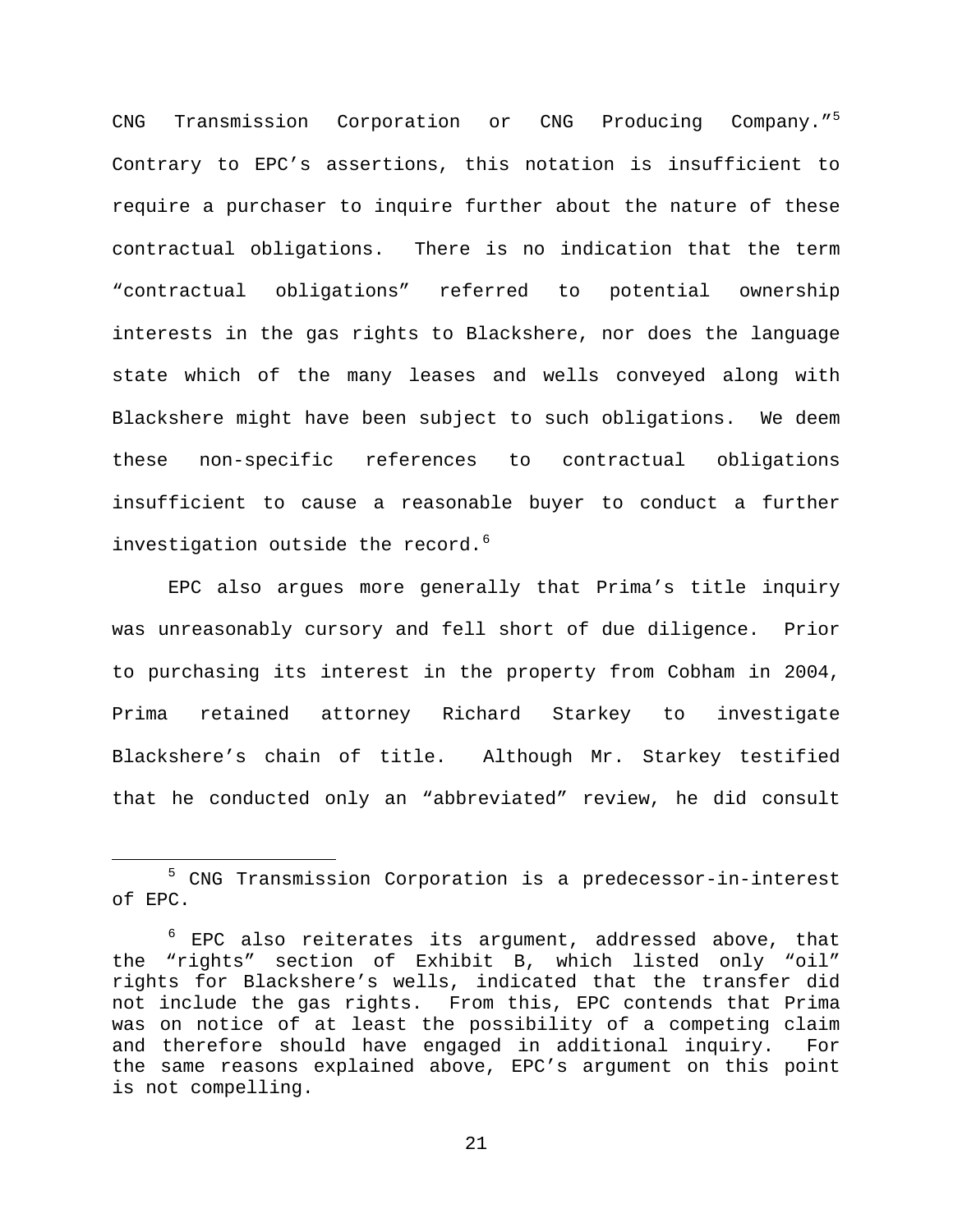the relevant county records to ensure that Cobham had obtained good title from Pennzoil in 1996. Regardless of the extensiveness of Mr. Starkey's review, however, no amount of searching would have revealed EPC's competing claim, since it is undisputed that the 1901 and 1902 indentures were never recorded. As the district court noted, a purchaser is not punished for failing to conduct due diligence when all reasonable inquiries would nevertheless have failed to uncover a competing claim.<sup>[7](#page-21-0)</sup> That is exactly the situation here, and, accordingly, knowledge of EPC's claim cannot be imputed to Prima.

EPC offers three final arguments for why Prima had notice of EPC's competing claim and is not a BFP. First, EPC asserts that Mr. Starkey was aware of the "legend and lore" among mining interests in northern West Virginia that gas rights to large tracts of property had been severed in the early 20th century and transferred to Hope. $^8$  $^8$  This argument has no legal

<span id="page-21-0"></span> $7$  EPC's argument that had Prima consulted Hope's chain of title it would have discovered the 1965 conveyance between Hope and Consolidated Gas is irrelevant given that the 1965 deed does not mention the Blackshere Lease.

<span id="page-21-1"></span><sup>8</sup> Mr. Starkey's knowledge may be imputed to Prima. See Morgan-Gardner Elec. Co. v. Beelick Knob Coal Co., 112 S.E. 587, 591 (W. Va. 1922) ("The law imputes to the principal, and charges him, with all notice or knowledge relating to the subject matter of the agency which the agent acquires or obtains (Continued)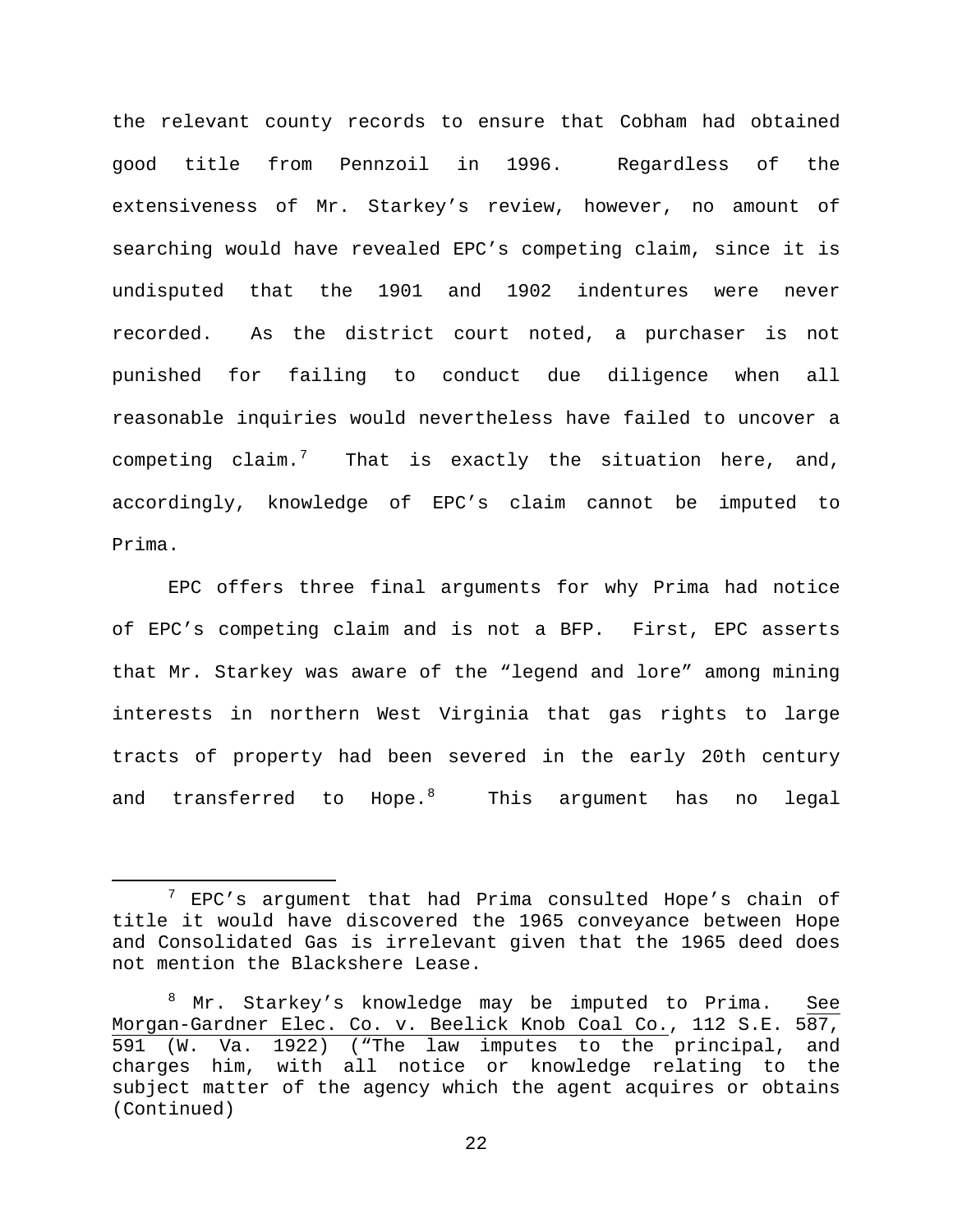significance. See Pocahontas Tanning, Inc., 60 S.E. at 893 (explaining that "vague rumor or mere surmises are insufficient in themselves" to create constructive notice). While Starkey admitted having knowledge of these rumors, he testified that in thirty years of working in the oil and gas industry in the area he had never seen the alleged severance applied. Such nonspecific conjecture is clearly insufficient to constitute constructive notice of a competing interest.

Next, EPC argues that its operation of two gas wells on the property constituted constructive notice of its claim. Notice may be established when a reasonable physical inspection of the premises would have yielded information of a competing claim. See Bailey v. Banther, 314 S.E.2d 176, 181 (W. Va. 1983). Representatives from Prima toured the property prior to the 2004 Assignment, spending several days visiting Cobham well sites and traversing numerous access roads and found no sign of EPC's two wells. This is unsurprising given the nature of the property, which consists of 3,800 acres of heavily forested, undeveloped land. As such, we agree with the district court that Prima conducted due diligence in its inspection of the site and that

Ĩ.

while acting as such agent and within the scope of his authority[.]").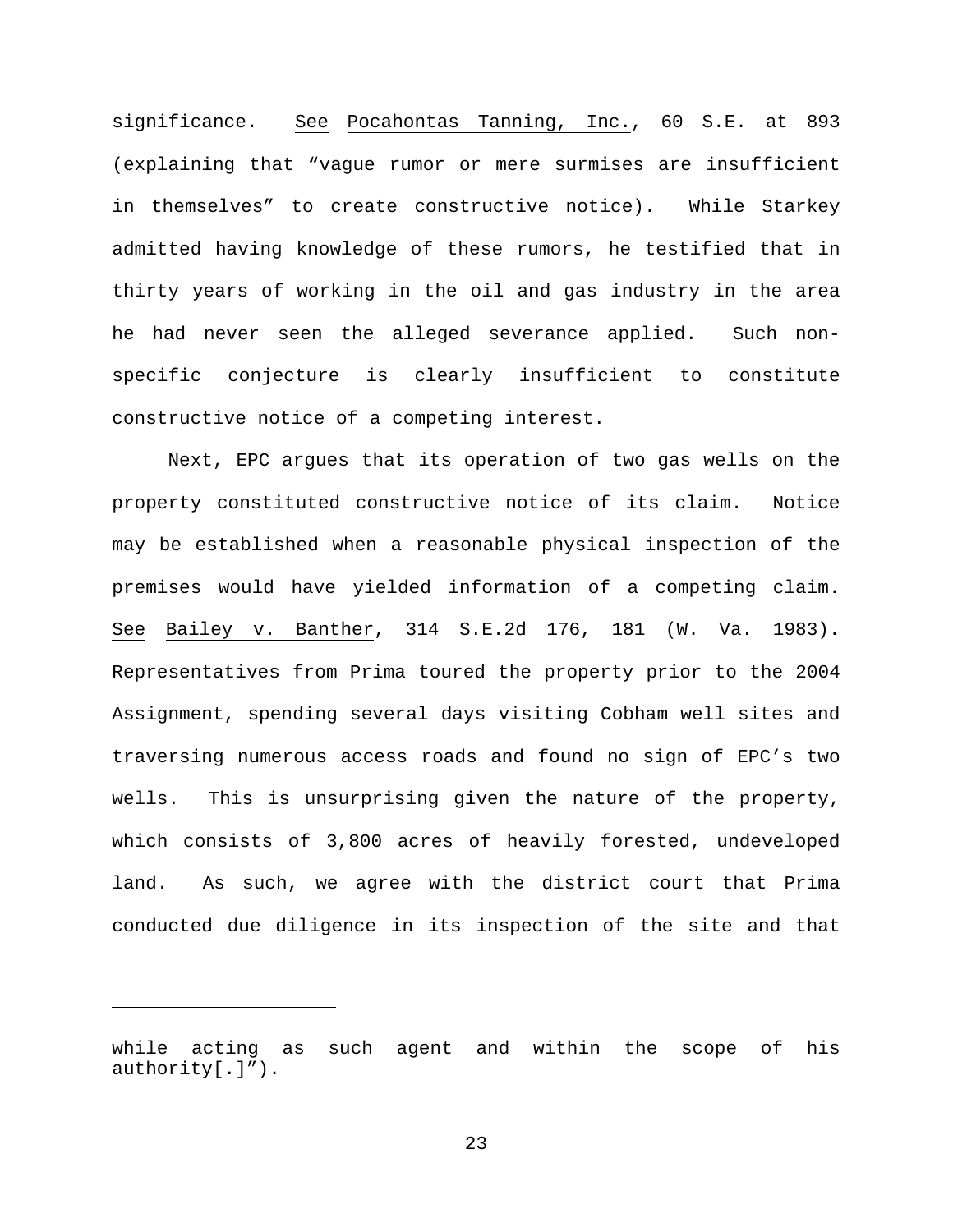EPC's operation of the two wells did not amount to constructive notice of its competing claim.

Lastly, EPC argues that Prima purchased its interest at such a discount that it must have known it was getting something less than clean title to the entire estate. Prima paid \$250,000 and 250,000 shares of Trans Energy stock for rights to the Lease, which EPC compares with the \$6,000,000 Prima later spent to build a new well on the property. To the extent that purchase price may be considered in determining BFP status under West Virginia law, see Wetzel v. Watson, 328 S.E.2d 526, 530 n. 4 (W. Va. 1985) ("[a] valuable consideration, however small, if bargained for in good faith in the absence of fraud will be sufficient to sustain a contract"), we again agree with the district court that unique circumstances in the price and estimated abundance of natural gas in the region offer a reasonable explanation for any increased value of the Lease rights.[9](#page-23-0) With this background in mind, we hold that the purchase price fails to establish constructive notice.

For all these reasons, we affirm the district court's decision that Prima was a BFP in 2004 and therefore holds

<span id="page-23-0"></span>In 2004, the United States Geological Survey estimated that 1.9 trillion cubic feet of gas existed in Blackshere's According to the plaintiffs, a recent estimate is 141 trillion cubic feet.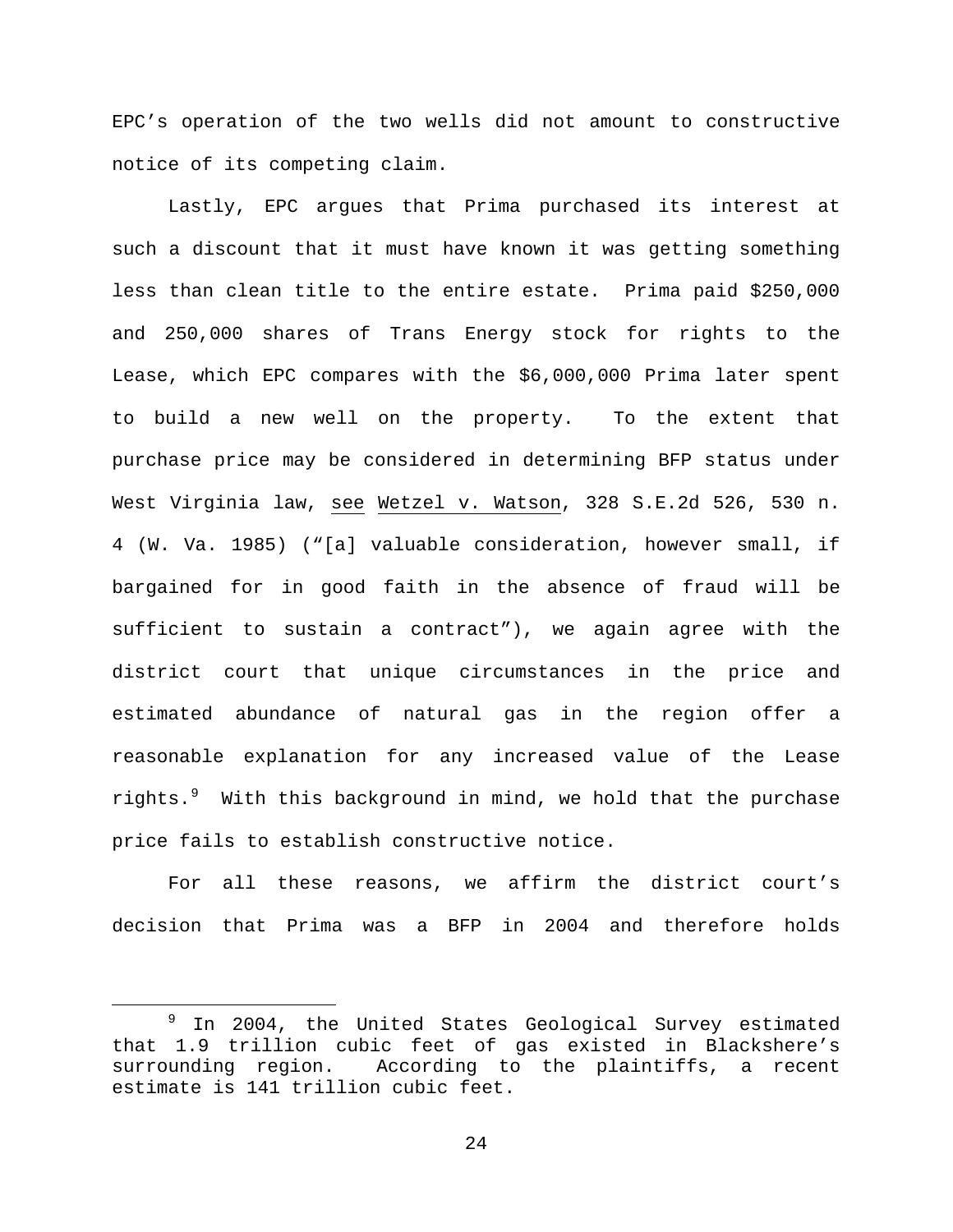superior title to the Blackshere Lease by virtue of its unbroken, recorded chain of title.

## C.

EPC has also challenged a number of the district court's procedural rulings. Specifically, EPC contests the denial of its motion for an extension of time to complete discovery and defer consideration of the plaintiffs' summary judgment motion, and the denial of its motion for leave to file a supplemental brief in support of its summary judgment motion and against the plaintiffs' summary judgment motion. $10$  We review both rulings for abuse of discretion, reversing only if there is a clear abuse of discretion or the real possibility that a party was unfairly prejudiced by the decisions. See Ingle ex rel. Estate of Ingle v. Yelton, 439 F.3d 191, 195 (4th Cir. 2006); Strag v. Bd. of Trs., Craven Cmty. Coll., 55 F.3d 943, 954 (4th Cir. 1995). We have reviewed the parties' arguments and the record and find that we are in agreement with the decisions of the district court, as explained in its two opinions on the matters. See Trans Energy, Inc. v. EQT Prod. Co., No. 1:11cv75, 2012 WL 5906649 (N.D. W. Va. Nov. 26, 2012); Trans Energy, Inc. v. EQT Prod. Co., No. 1:11cv75, 2012 WL 5906603 (N.D. W. Va. Nov. 26,

<span id="page-24-0"></span><sup>&</sup>lt;sup>10</sup> The defendant also challenges the grant of the plaintiffs' motion in limine to exclude any evidence or argument of punitive damages. In light of our ruling on the merits in favor of the plaintiffs, we need not consider this issue.